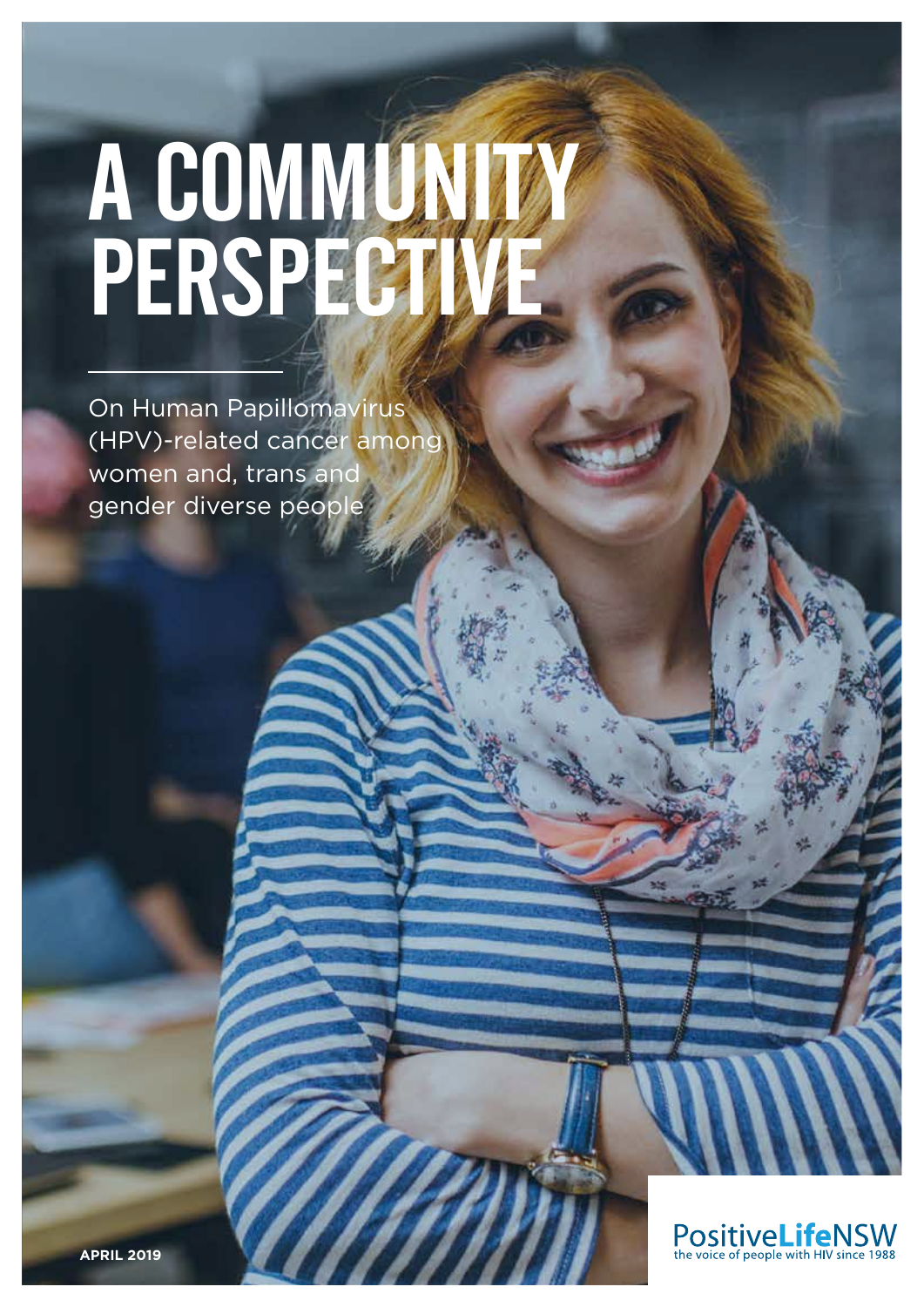#### **Acknowledgements**

Positive Life NSW<sup>1</sup> would like to thank the women and, trans and gender diverse people who took the time to respond to this survey and share their knowledge and experience.

Authors: Liz Sutherland, Lance Feeney, Katya Samodurov Reviewers: Bella Bushby, Craig Cooper, Joël Murray

This survey was commissioned by Positive Life NSW and Femfatales.2

Positive Life NSW would like to acknowledge and thank the following organisations and individuals for their contributions to this study:

- Femfatales
- Cancer Council NSW
- Cancer Council Australia
- The Anal Cancer Advocacy Group<sup>3</sup>
- National Association of People with HIV Australia (NAPWHA)
- Australasian Society for HIV, Viral Hepatitis and Sexual Health Medicine (ASHM)
- Key Informants and peers: Jane Costello, Katherine Leane, Dr. Mary Poynten, Dr. Virginia Furner, A/Prof Sarah Dennis, Dr. Susan Carroll, Professor Jane Ussher, A/Prof Julia Brotherton, Maxine Lewis, Dr. Rebekah Puls and Dr. Tanya Ward.

#### **Further information**

For further information on this community survey report, contact: Positive Life NSW *contact@*positivelife.org.au Phone: (02) 9206 2177





1. Positive Life NSW is the state-wide peer led organisation representing and advocating for all people living with HIV (PLHIV) in New South Wales (NSW).

- 2. Femfatales (the National Network of Women living with HIV) is an advisory group, constituted to provide collaboration between those involved in policy and advocacy work for women living with HIV in Australia.
- 3. The Anal Cancer Advocacy Group is a groups of community representatives, clinicians and researchers working in the field of HPV-related cancer. The Anal Cancer Advocacy Groups works to increase awareness of, screening for, and prevention of HPV-related cancer. The group is currently chaired by Positive Life NSW.

*Images used in this publication are sourced stock photography and are used for illustrative purposes. They do not imply any particular HIV status, sexuality, attitudes or behaviours.*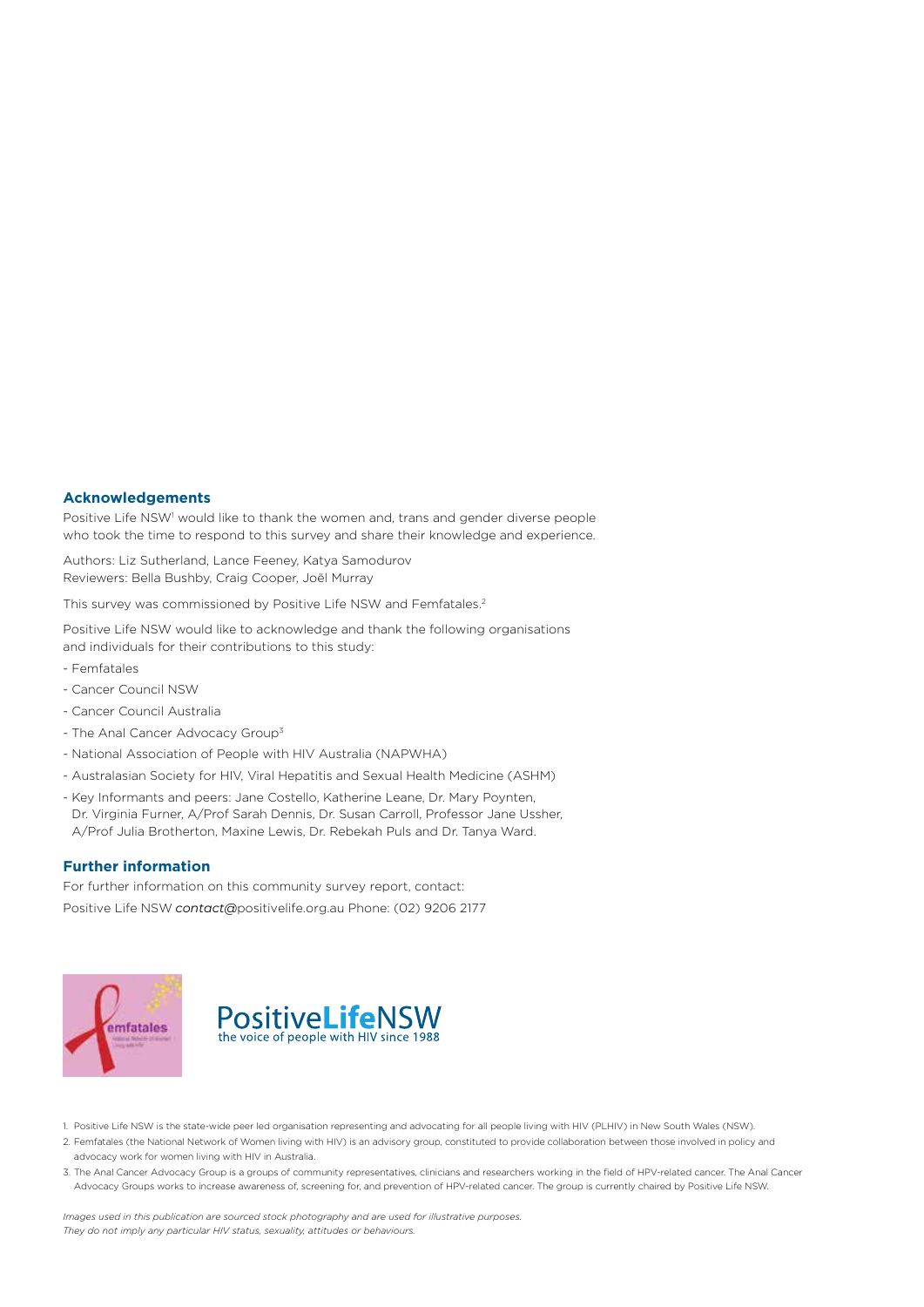# **Contents**

| <b>Executive summary</b>                      | $\overline{2}$ |
|-----------------------------------------------|----------------|
| <b>Methods</b>                                | $\overline{4}$ |
| <b>Summary of key findings</b>                | 5              |
| <b>Results</b>                                | 6              |
| Characteristics of the sample                 | 6              |
| HPV related cancer risk perception            | 8              |
| Anal cancer risk perception                   | 10             |
| Prevention                                    | 11             |
| Cancer symptom awareness                      | 14             |
| Screening                                     | 17             |
| Patient/doctor communication on HPV infection | 20             |
| <b>Discussions and conclusions</b>            | 26             |
| Limitations                                   | 29             |
| Implications and significance                 | 30             |
| <b>References</b>                             | 31             |

#### **Definitions**

*Trans and gender diverse*: An umbrella term used to describe all those whose gender is different to the sex they were assigned at birth, including individuals who identify as non-binary gender.

*Cis-gender*: Where a person's gender identity corresponds with their birth sex (cis is the opposite of trans).

Where there is reference to only a single gender, for example "compared with the general female population" this is in part due to the lack of meaningful data on trans and gender diverse people, moreover those living with HIV. We have also used specific gender markers where the data cited has indicated specific gender markers.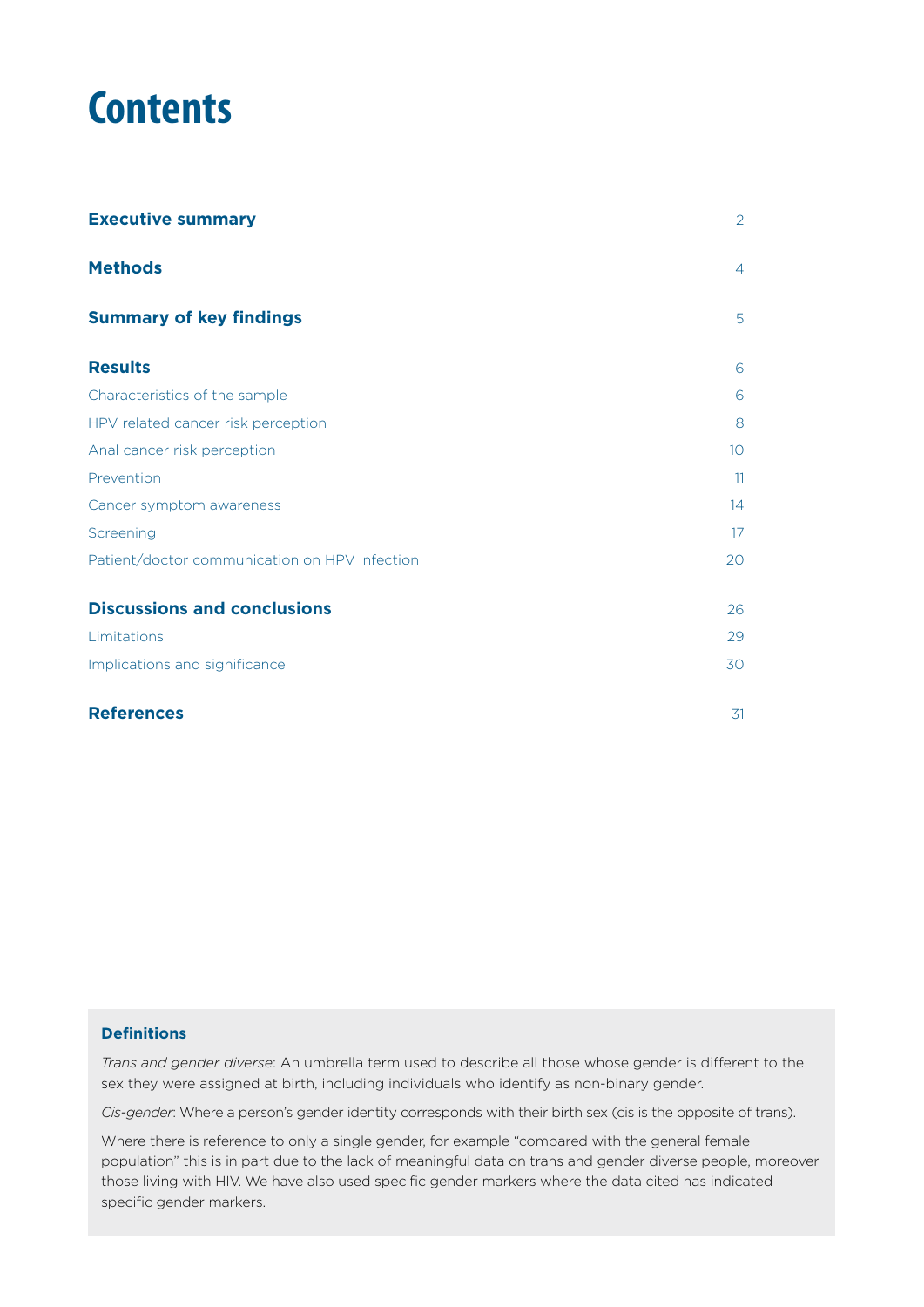# **Executive summary**

Human papillomavirus (HPV) is a common virus which can be passed through skin to skin contact during sexual activity. Even sexually active people who use condoms can become infected with HPV, as condoms do not cover all areas of skin.<sup>1</sup> There are many different types of HPV. Some types cause wart like conditions and other types can cause cancer. While cervical cancer is the most common HPV-related cancer among people with a cervix, long term infection with some types of high-risk HPV can lead to vaginal, vulvar, anal, and mouth, throat and tongue (oropharyngeal) cancers.<sup>2</sup>

Evidence to date shows that women living with HIV are 3 to 6 times more likely to develop cervical cancer than the general female population.3 They are also at greater risk of developing anal, vaginal, oropharyngeal and vulvar cancers.4 Studies have shown that the incidence of invasive anal cancer in women living with HIV could be anywhere between 7 to 28 times higher than in the general female population.<sup>5</sup> Those who have had other HPV-associated cancers (cervical, vaginal, vulvar or oropharyngeal cancer) as well as those who have received a solid organ transplant are at higher risk for developing anal cancer.6 There is evidence to suggest that if HPV is present anywhere in the genital tract, it can be spread to the anal tract by non-sexual behaviours like front-to back wiping after using the toilet.<sup>7</sup> Therefore, it's a misconception that anal sexual activity is the only risk factor for anal HPV infection.

There are other groups who may have a higher but preventable risk because they are often left out of the conversation about HPV and related cancers. Trans men are less likely to be up-todate with Pap tests to screen for cervical cancer.<sup>8</sup> Furthermore, several studies have highlighted that trans and gender diverse people, and lesbian and bisexual cis-gendered women are often disregarded as not being at risk.<sup>9</sup>

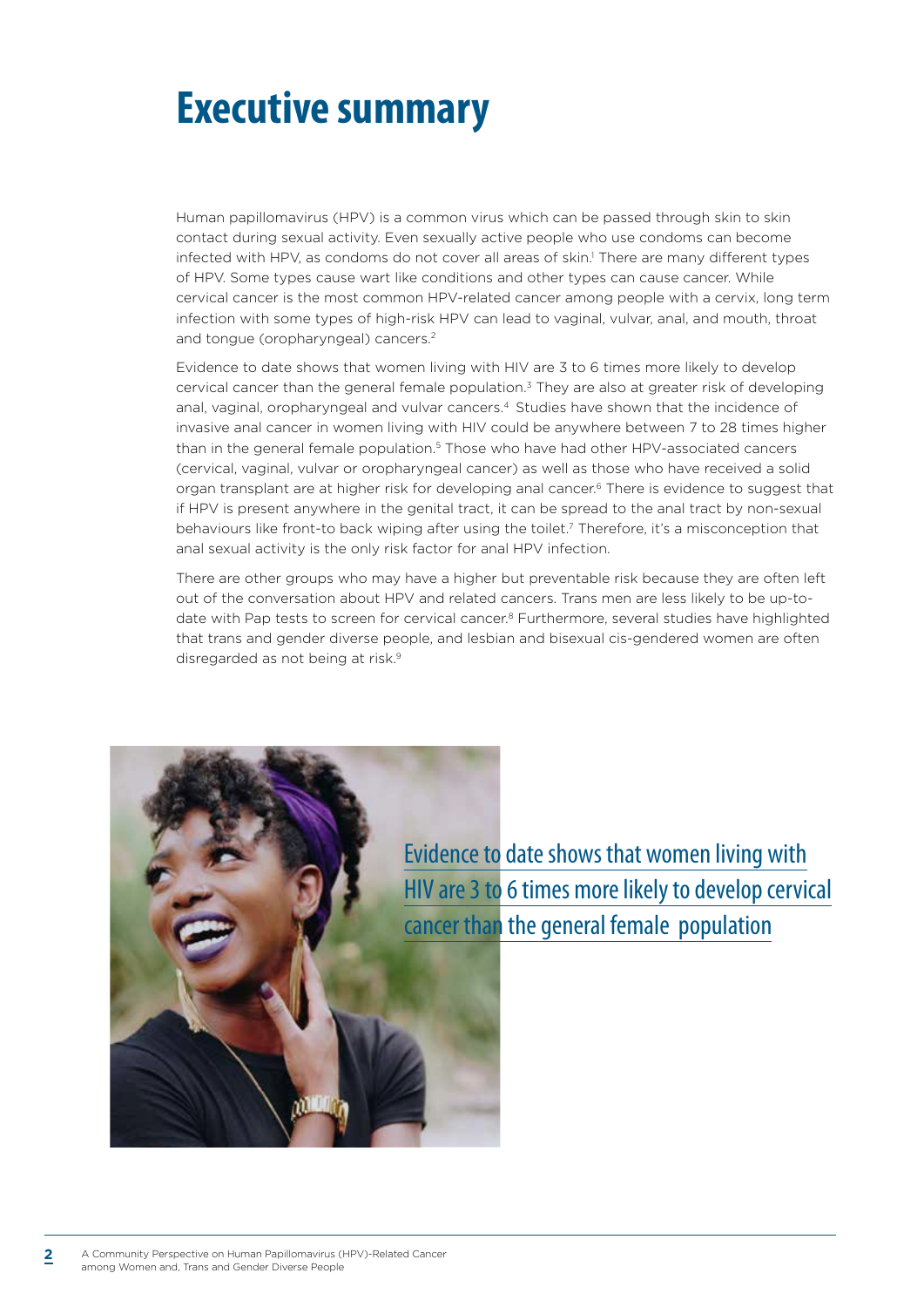Prevention of HPV infection through vaccination and early detection of HPV-related abnormalities through regular screening are two important ways of ensuring positive health outcomes.<sup>10</sup> National cervical screening programs like Australia's have resulted in lower rates of cervical cancer. Australia has had very high uptake levels of HPV vaccination since its introduction in young women in 2007 and young men in 2013, and this will lead to reductions in HPV-related cancers in the future.<sup>11</sup> Although it is most effective to vaccinate people when they are young and before they have become sexually active, there is evidence to suggest that the 4-valent HPV vaccine is effective for women up to 45 years of age, and the 2-valent vaccine is effective in women up to 55 years of age.12 The Australian Technical Advisory Group on Immunisation (ATAGI) states that immunocompromised people should be vaccinated against HPV at any age.<sup>13</sup>

In Australia, about 63% of anal cancers are diagnosed when the cancer is larger and more advanced.<sup>14</sup> Individuals who receive a late diagnosis of anal cancer are routinely treated with chemotherapy and radiotherapy and are more likely to experience negative outcomes in terms of poorer long-term anal function.<sup>15</sup> There were 241 Australian females in 2015 diagnosed with anal cancer. 51 of these individuals died.<sup>16</sup> That's why early detection through screening is important. Surveillance studies are predicting that incidence rates of anal cancer in NSW could double by the year 2032, highlighting the importance of creating awareness of screening for this rare cancer among people who are at risk.<sup>17</sup>

In December 2017, the National Cervical Screening Program (NCSP) released new screening guidelines specifically for women living with HIV and solid organ transplant recipients. These groups have been defined as sufficiently immune-deficient to warrant more frequent screening than the general female population. Other groups could also be considered for screening every 3 years with an HPV test in accordance with the recommendations for HIV-positive women and solid organ transplant recipients. These groups include women with congenital (primary) immune deficiency and women who are being treated with immunosuppressant therapy for autoimmune disease (e.g. inflammatory bowel disease, systemic lupus erythematous, rheumatoid arthritis, neuromyelitis optica, sarcoidosis and allogenic bone marrow transplant recipients treated for graft versus host disease). For the first time in Australia, the new screening guidelines include entire lower anogenital tract screens if any HPV is detected on the cervix.<sup>18</sup>

In 2016, Positive Life NSW (Positive Life) conducted an anonymous online anal cancer awareness survey. Results from this survey highlighted a significant lack of data on women and, trans and gender diverse people. Only 1 cis-gendered women and 3 trans men living with HIV participated in the survey. The low response rate showed that engaging women and, trans and gender diverse people around the issues of anal and other HPV-related cancers would be an important next step in assessing awareness of HPV related cancers and improving health equity for all people living with HIV (PLHIV).

In 2018, Positive Life and Femfatales (the Australian National Network of Women Living with HIV), developed an anonymous online survey targeting: 1) women and, trans and gender diverse PLHIV, and 2) other HIV-negative women and, trans and gender diverse people across Australia. The survey aimed to assess whether these populations were equipped with enough information and strategies to prevent HPV-related cancer, detect HPV-related cancer early, and stay cancer free post-treatment and/or recovery. We also sought to understand and assess the experiences of respondents when accessing services to prevent, treat, and recover from HPV-related cancers, and to identify any potential health care access barriers.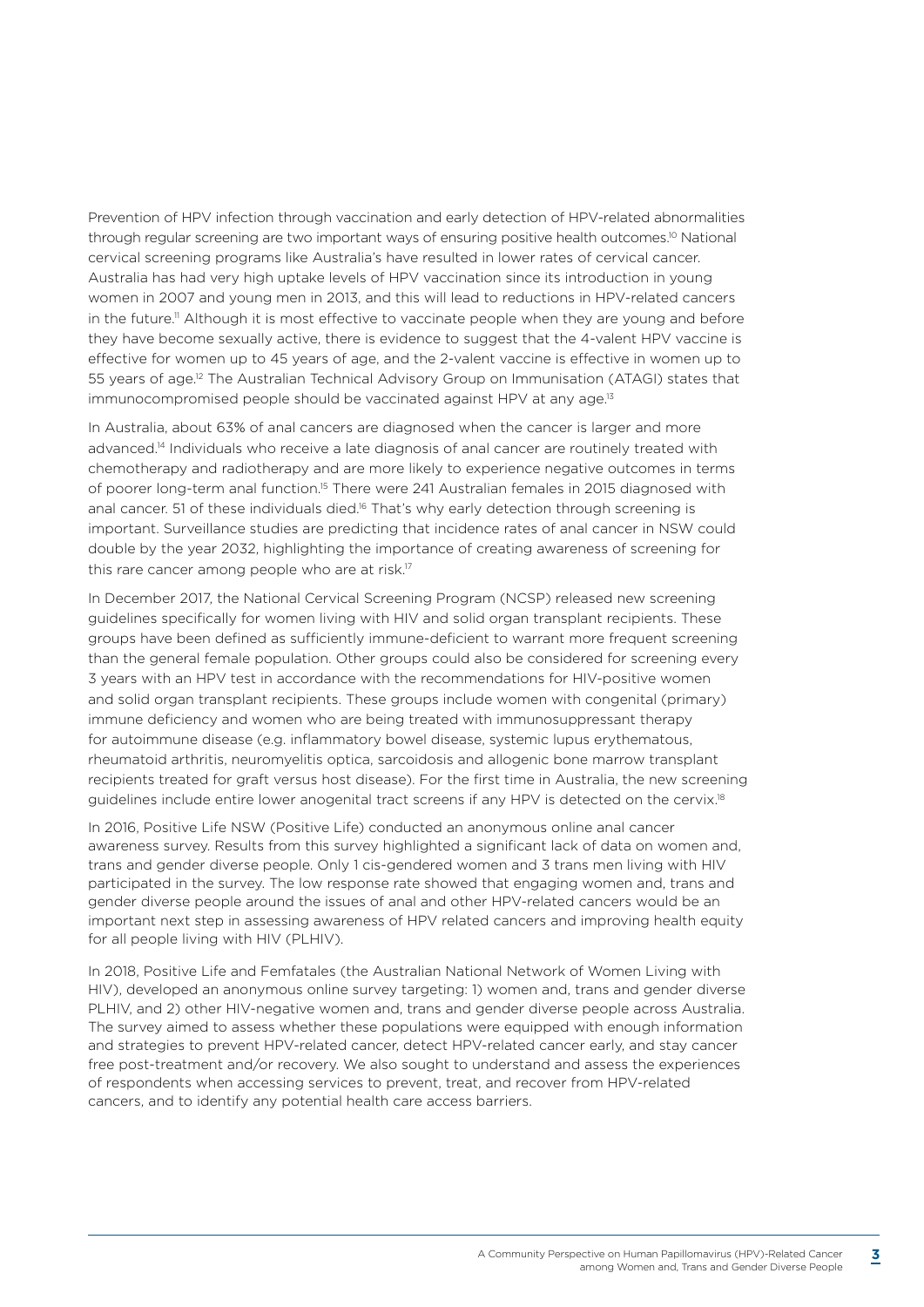# **Methods**

Positive Life and Femfatales developed a cross-sectional study to:

- Assess awareness and knowledge of HPV infection and risk for 4 HPV-related cancers (cervical, vaginal, vulvar, and anal) among women and, trans and gender diverse people in Australia;
- Assess the knowledge gaps to inform the development and implementation of populationspecific educational resources to increase community and healthcare professional awareness of HPV and related cancers;
- Assist with the prevention of morbidity and mortality by increasing screening, early detection and treatment of HPV-related cancers, and;
- Assess rates of HPV vaccination in women and, trans and gender diverse people.

An electronic anonymous survey included a combination of quantitative and qualitative questions was developed. This survey was peer-reviewed by a group of key informants listed in the acknowledgements section of the report (page 2). They included: HIV-positive women, academics, clinicians and cancer specialists caring for HIV-positive and HIV-negative women and, trans and gender diverse people, and researchers working in the field of HPV and HPV related cancer. Eastern Sydney Local Health District Human Research Ethics Committee reviewed the survey and assessed it to be a quality improvement activity.

The survey included a total of 48 questions. Depending on the survey logic, some participants answered fewer than 48 questions. Respondents spent an average of 7 minutes completing the online survey which was divided into 7 sections in the following order: 1) About you, 2) Level of awareness of HPV-related cancers, 3) Patient/doctor communication and interaction, 4) Screening and Diagnosis, 5) Staging and Treatment, 6) Vaccination, and 7) Information, resources, and support.

The questionnaire was distributed online via a SurveyMonkey link and in paper format (on request), from 9 March to 11 May 2018. Promotion and dissemination of the survey involved engaging with and mobilising HIV sector partners and sexual health clinics across Australia, utilising social media networks, and leveraging promotion at events and on national awareness days. The survey was open to all women and, trans and gender diverse people in Australia, however respondents who were assigned male gender at birth were excluded from the analyses. This report is therefore based on 355 responses from women and, trans and gender diverse people who were assigned female gender at birth.

Statistical analyses were performed using Microsoft Excel formulas and SurveyMonkey functions. Thematic analysis was used to identify patterns across the short-answer, qualitative response dataset. We coded responses by themes and reported the themes by frequency. Some qualitative responses had multiple themes per response. While we performed thematic analysis of qualitative responses for each risk group, we chose to only report the thematic analysis of qualitative responses by total responses, due to the relatively low sample size of the 2 qualitative responses, and the risk of reidentification.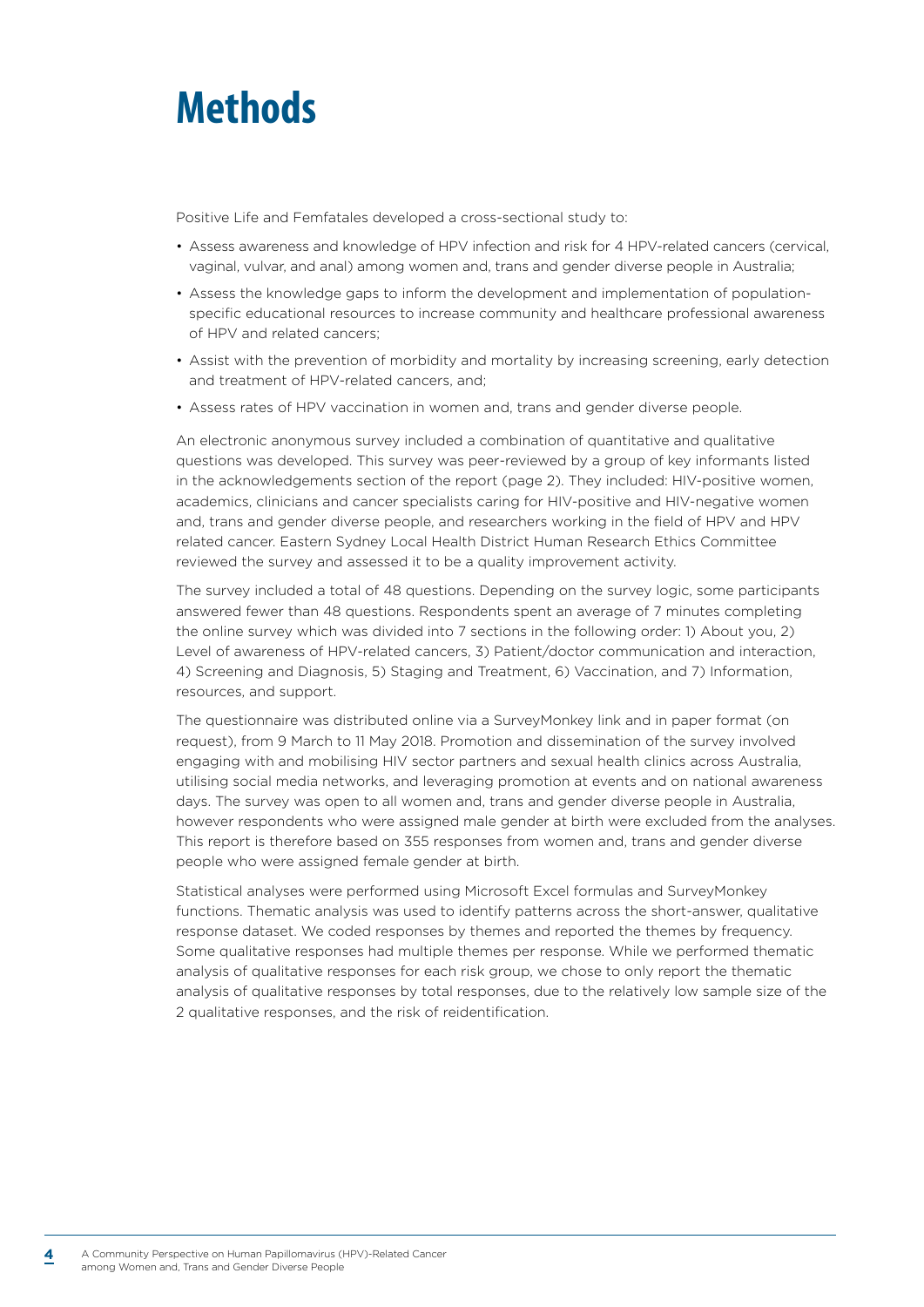# **Summary of key findings**

- 1. The results from this survey highlighted a lack of awareness of risk, prevention, symptoms, and early detection of HPV-related vaginal, vulvar, and anal cancers.
- 2. Approximately 28% of HIV-positive respondents were unaware that a vaccination against HPV exists and 71% of HIV-positive respondents had not been vaccinated against HPV.
- 3. Over half (60%) of HIV-positive respondents believe their risk of anal cancer was either 'about the same', 'lower', or 'much lower' than the general female population's risk.
- 4. While all HIV-positive respondents had screened for cervical cancer at some point in their lives, 91.7% had never had an anal examination for anal cancer.
- 5. Among HIV-positive and HIV-negative but immunocompromised respondents who had undergone staging or treatment for either cervical, vaginal, or vulvar cancer, none had ever screened for anal cancer.
- 6. Of the HIV-positive respondents who do not receive screening reminder notifications, none were aware of the new 3 yearly National Cervical Screening Guidelines and changes.
- 7. Qualitative responses indicated that respondents generally preferred having clinicianinitiated conversations with female doctors or nurses who were non-judgemental, non-dismissive, clear, and made them feel comfortable.
- 8. In an open-ended short-answer question, more than 25% of qualitative respondents felt that more awareness and normalising talking about HPV in the public realm would help increase their chance of detecting HPV-related cancer early.

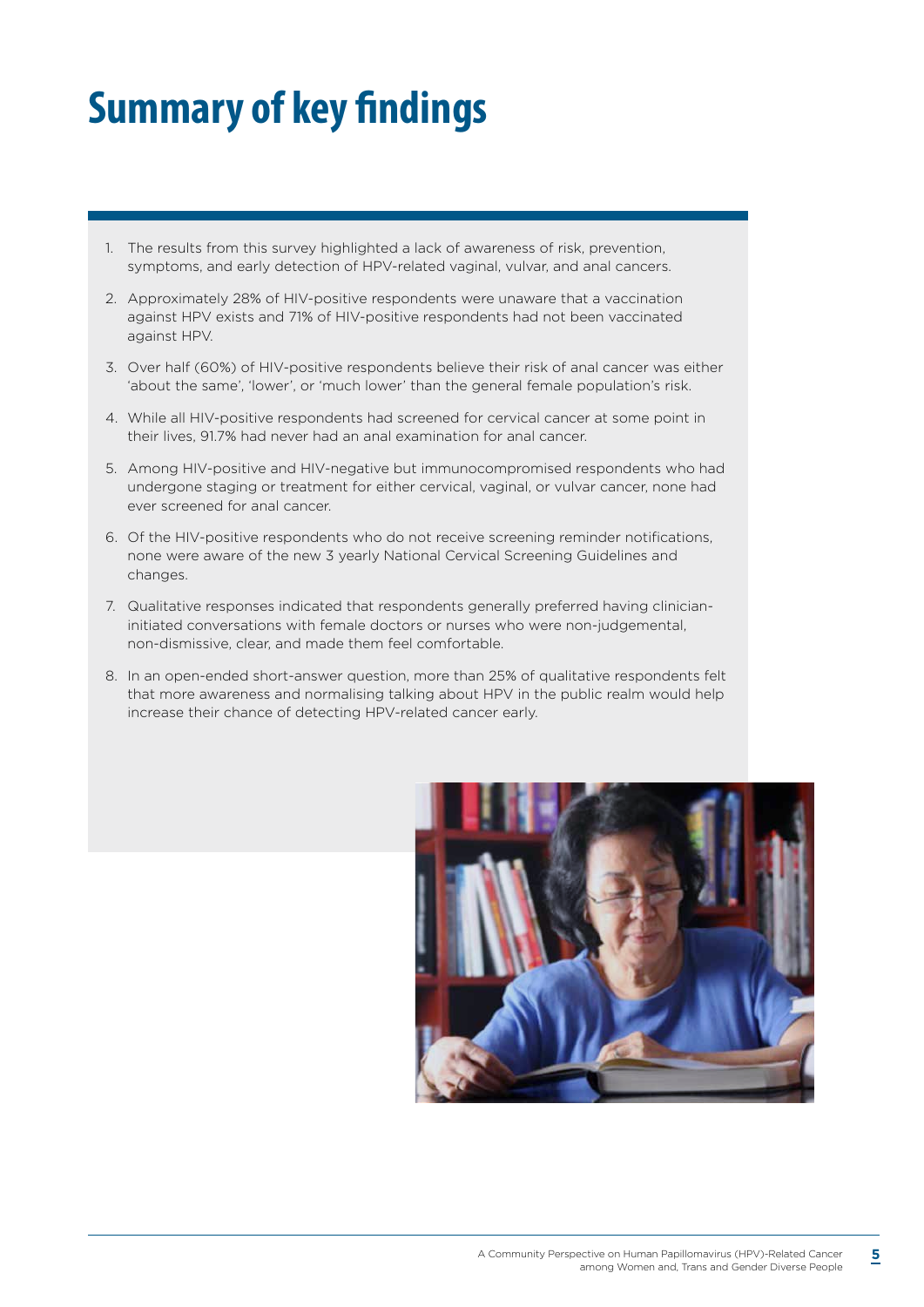# **Results**

## **Characteristics of the sample**

#### **Immunocompromised status**

Of the 355 women and, trans and gender diverse people who responded to the survey, 14.4% were HIV-positive (n=51), and 5.6% identified themselves to be HIV-negative but immunocompromised by an immune condition, organ transplant, chemotherapy, or medication (n=20). Respondents who indicated their HIV-status to be "unknown" were grouped with HIV-negative respondents. Accordingly, 76.6% of respondents were non-immunocompromised (n=272). The final 3.4% of respondents consisted of women and, trans and gender diverse people who preferred not to disclose their HIV status or immune status or were not sure of their immune status (n=12).

Immunocompromised status was determined by self-report and based on the following question: *"Do you have any conditions or are you taking any medication that affects your immune system (i.e. Lupus, taking prednisone, organ transplant recipient, undergoing chemotherapy, etc.)?"*

#### **Gender at birth**

All respondents in the analysis were assigned female gender at birth.

#### **Gender identity**

Most respondents reported their gender identity as "Woman" (n=343 or 96.62%), 2 identified as "Transgender" (0.6%), 8 identified as "Non-binary/gender fluid or other" (2.3%), 1 identified as "Man" (0.3%) and 1 identified as "Other" (0.3%).



#### Figure 1: Place of residence

The survey sample over-represents people living with HIV in Victoria and South Australia, and under represents Queensland, Western Australia, the Australian Capital Territory, the Northern Territory and Tasmania.<sup>19</sup> The residential distribution of the HIV-positive Australian population is as follows: New South Wales (41.2%), Victoria (24.5%), Queensland (19.0%), Western Australia (7.1%), South Australia (5.1%), Australian Capital Territory (1.25%), Tasmania (1.0%), Northern Territory (0.7%).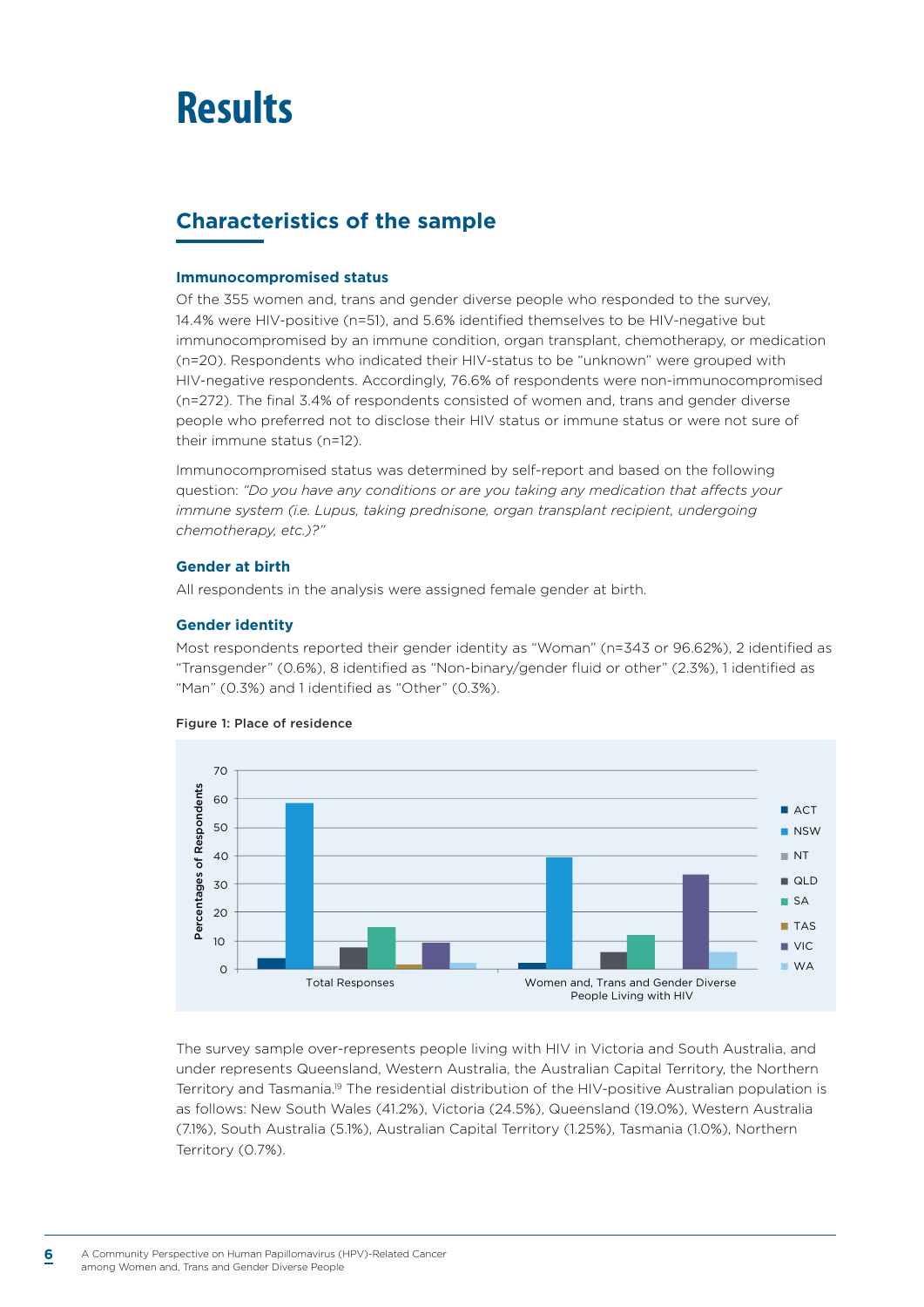#### **Age**

Participants were aged: 18-24 years (6.2%), 25-34 years (24.8%), 35-44 years (26.8%), 45- 54 years (24.5%), 55-64 years (14.4%), and 65 years and over (3.4%). Compared to the age structure of the general female Australian population, this survey under-represents participants aged 18-24 years and 65 years and over, and over-represents participants aged 25-34 years, 35- 44 years, 45-54 years and 55-64 years. The average age of survey participants was 42.3 years, with a median age of 42 years and a standard deviation of 12.02 years.

#### **Indigenous ethnicity**

3.5% of participants identified as Aboriginal, 0.6% identified as Torres Strait Islander, and 1.1% preferred not to say. 94.8% identified as non-Indigenous. These figures indicate that this survey is very slightly over-represented with responses from Aboriginal and/or Torres Strait Islander respondents, when compared to the population of Aboriginal and/or Torres Strait Islander women in Australia (3.3%).20

#### **Country/region of birth**



#### Figure 2: Survey Participant's Country of Birth

When compared with the demographic profile of all women in Australia, the percentages indicate that respondents to the survey were not representative of the cultural diversity within Australia.

#### **Main language spoken at home**

Most survey participants spoke English at home (95.6%). Of the 4.4% who spoke a language other than English at home, the most common languages were Spanish, Shona, Greek, Hindi, French, Italian, Gujarati, Thai, Hungarian, Vietnamese, Arabic, and Portuguese. These proportions indicate that the respondents to this survey were not representative of the linguistic diversity within Australia. The Australian Bureau of Statistics reported that in 2016, English only was spoken at home by 72.7% of the Australian population and 20.8% spoke another language other than English at home.

#### **Smoking Status**

The rate of daily smoking among HIV-positive respondents was double that of HIV-negative respondents (15.7% vs. 7.4%). In addition, there were fewer 'not at all or 'non-smokers' among HIV-positive respondents (52.9%) than in HIV-negative respondents (65.4%). These numbers affirm other data that indicate people living with HIV smoke tobacco and related products at higher rates than the general population.<sup>21</sup> This has implications for risk, as smoking is an independent risk factor for most cancers, including HPV-related cancers.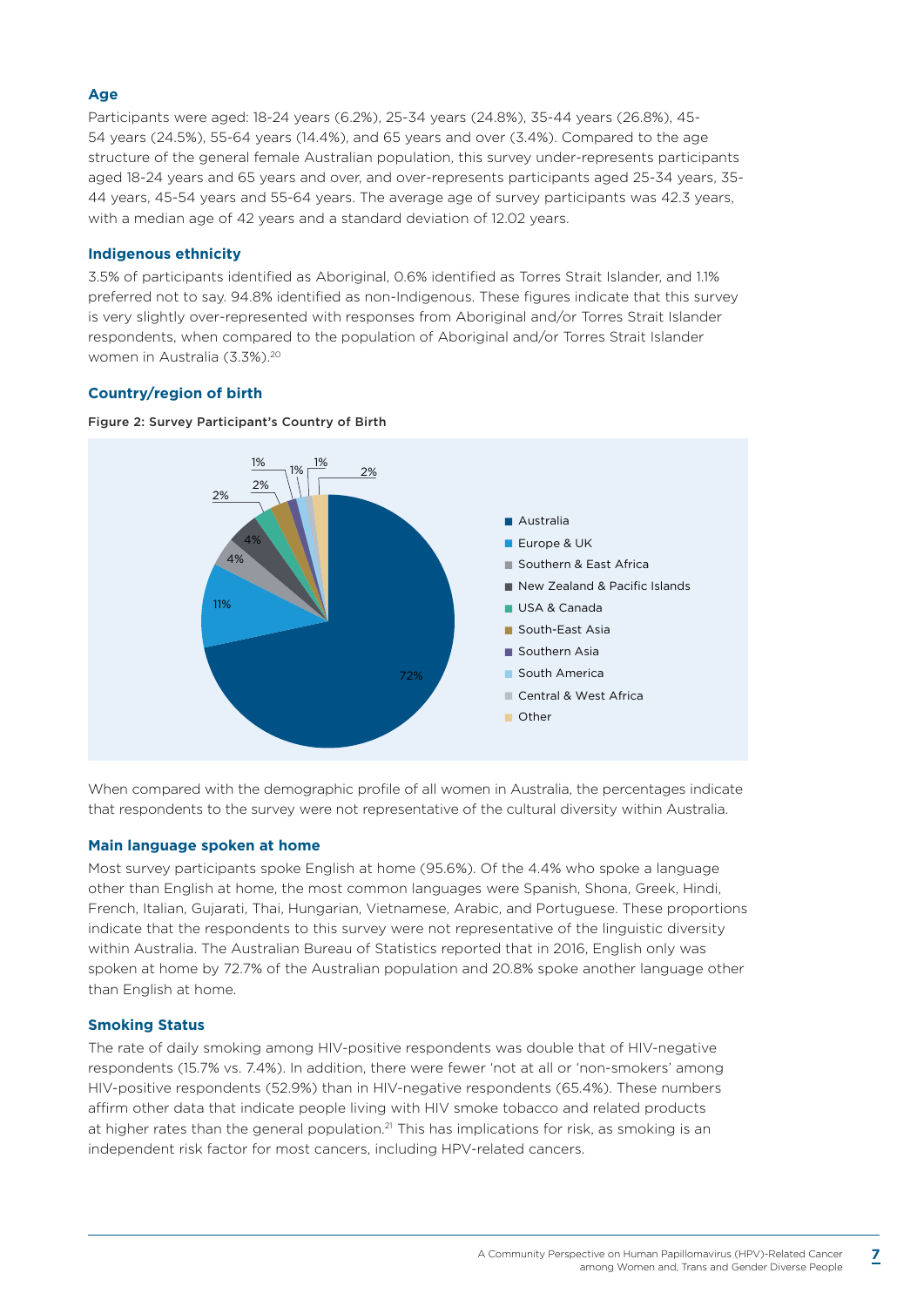### **HPV related cancer risk perception**

Respondents were asked the question: *'In relation to the general female population, how would you rate your risk of acquiring each of the following cancers?'* (Cervical, Vaginal, Vulvar, and Anal). Respondents could choose to rate their risk for each type of HPV-related cancer by selecting either 'much lower', 'lower', 'about the same', 'higher' or 'much higher' than the general female population. Figures 3, 4, 5 and 6 show each respondent groups perceived risk for cervical, vaginal, vulval and anal cancer.



Figure 3: HPV-Related Cancer Risk Perception among HIV-Positive Women and, Trans and Gender Diverse People

HIV-positive respondents were more likely to rate their risk of cervical, vaginal, vulvar and anal cancer as 'higher' or 'much higher' than other response groups. However, there was a significant proportion of HIV-positive respondents who rated their risk of cervical, vaginal, vulvar and anal cancer to be 'about the same', 'lower' or 'much lower' than the general female population. For example, 22% of HIV-positive respondents rated their risk of anal cancer to be 'much lower' than the general female population.



Figure 4: HPV-Related Cancer Risk Perception among HIV-Negative, Immunocompromised Women and, Trans and Gender Diverse People

While a minority of immunocompromised respondents (average 10.5%) rated their risk of cervical, vaginal, vulvar and anal cancer to be 'higher' and 'much higher' than the general female population, a majority (52-64%, average 60.6%) rated their risk of cervical, vaginal, vulvar and anal cancer to be 'about the same'. Between 10.5% and 15.8% of immunocompromised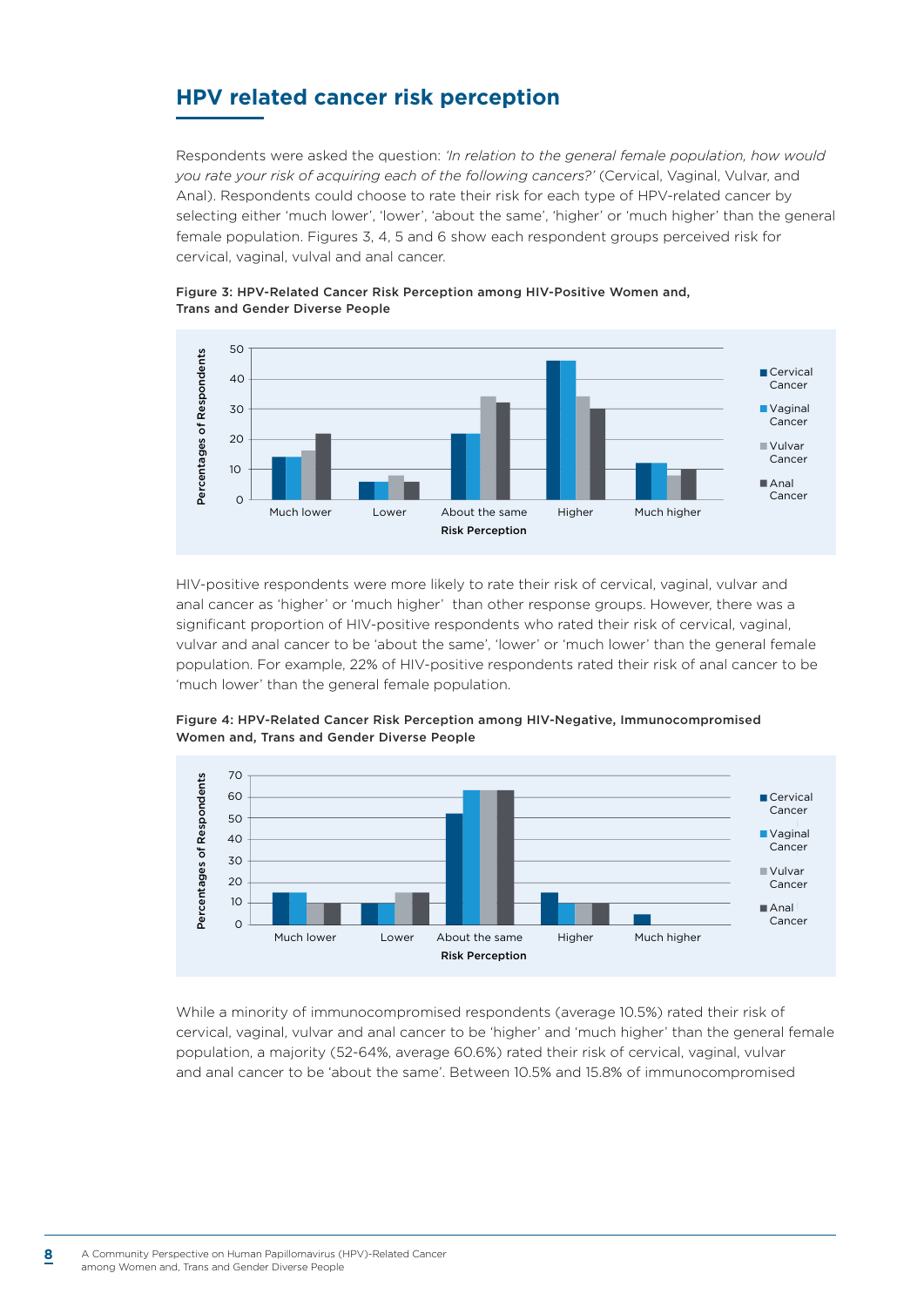respondents however, thought their risk of cervical, vaginal, vulvar and anal cancer to be 'lower' or 'much lower' than the general female population – depending on the type of cancer.



Figure 5: HPV-Related Cancer Risk Perception among Non-immunocompromised Women and, Trans and Gender Diverse People

Most non-immunocompromised respondents rated their risk of cervical, vaginal, vulvar and anal cancer to be 'about the same' as the general female population. A significant proportion (11.9- 23.8%) however, rated their risk of cervical, vaginal, vulvar and anal cancer to be 'lower' or 'much lower' than the general female population, depending on the type of cancer.





Most respondents who preferred not to disclose or were unsure of their HIV status perceived their risk of cervical, vaginal, vulvar and anal cancer to be 'about the same' as the general female population. This may/may not be the case, depending on HIV status and other factors, including risk profiles.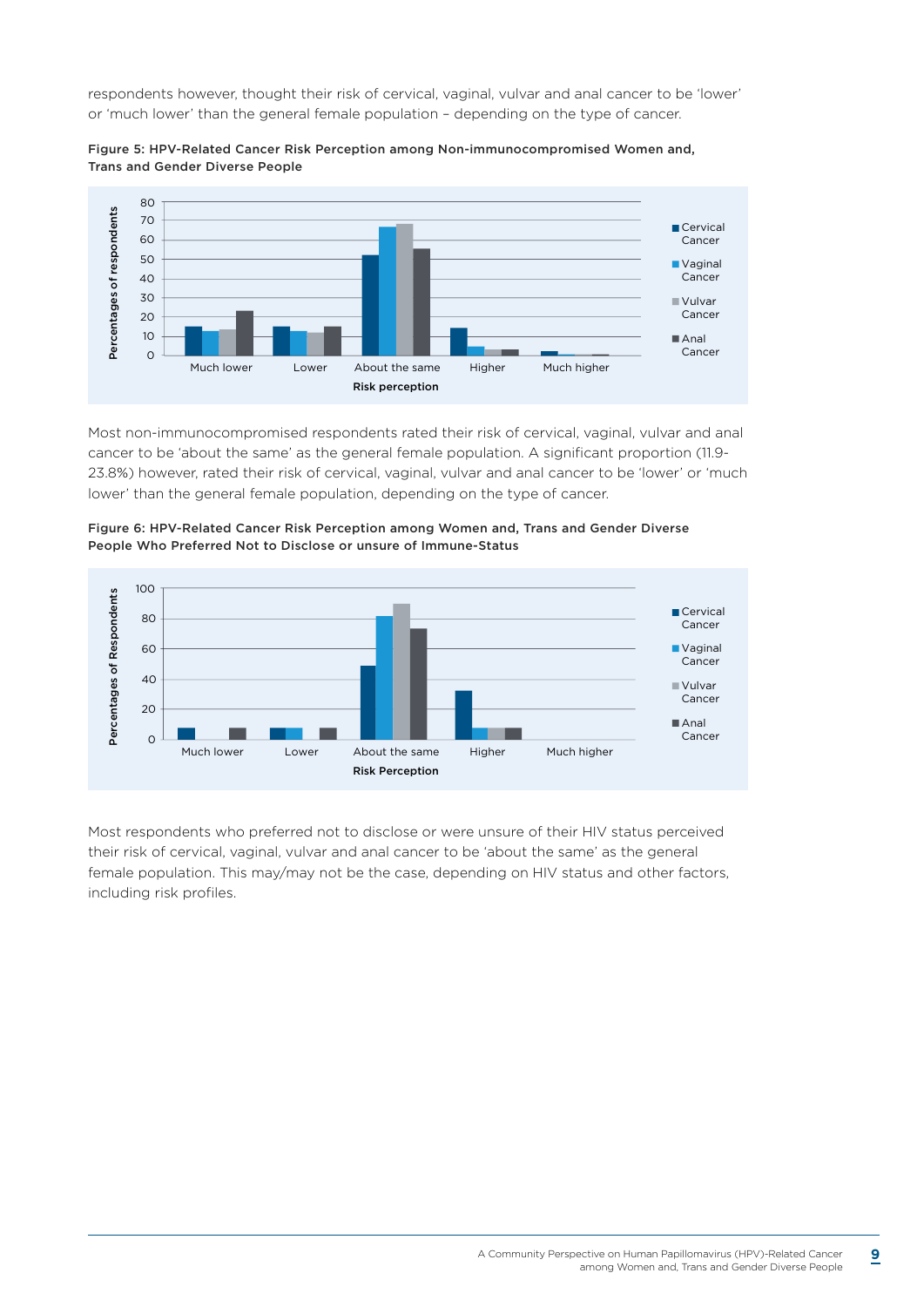### **Anal cancer risk perception**

Figure 7: Anal Cancer Risk Perception among the 4 different Risk Groups



Figure 7 illustrates how each of the 4 risk groups surveyed perceived their risk of developing HPV-related anal cancer. While 40% of HIV-positive respondents were aware they may have a 'higher' or 'much higher' risk of developing anal cancer, 32% perceived their risk to be 'about the same' and 28% perceived their risk to be 'lower' or 'much lower'. In comparison, only 10.5% of HIV-negative and immunocompromised respondents perceived their risk of developing anal cancer as 'higher' or 'much higher' with a majority (63.2%) perceiving their risk to be 'about the same' and 26.3% perceiving their risk to be 'lower' or 'much lower' than the general female population. The majority (56.2%) of non-immunocompromised respondents perceived their risk to be 'about the same' and 39.6% perceived their risk to be 'lower' or 'much lower'.

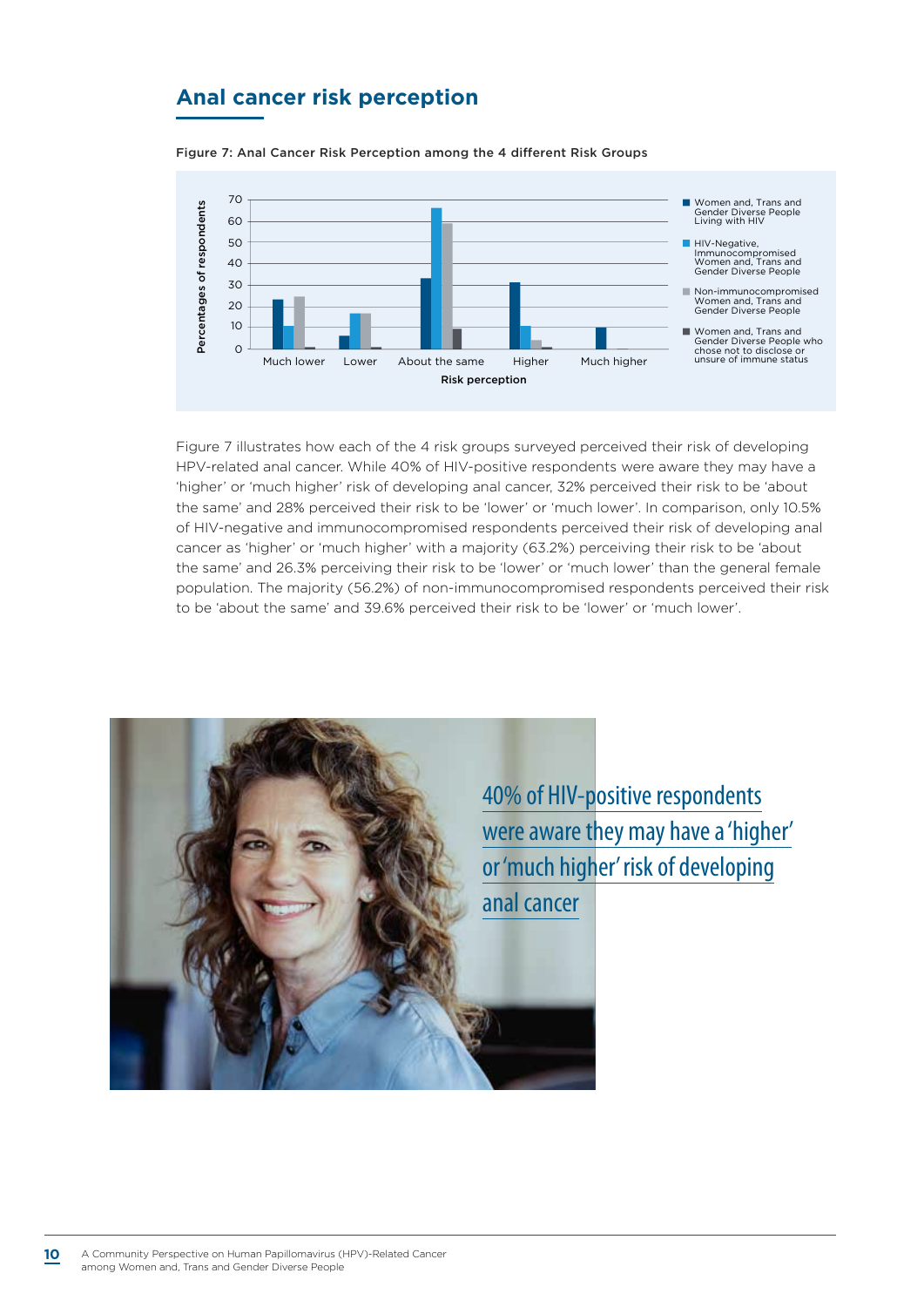#### **Awareness of HPV vaccine among different risk groups**

Respondents were asked *'Are you aware there is a vaccine for HPV (human papillomavirus?)*'

47 of the 51 HIV-positive respondents (92%) answered the question. Of the HIV-positive respondents, 68.1% were aware there was a vaccine for HPV, 27.7% were not aware and 4.3% were unsure. HIV-positive respondents who were aware of the HPV vaccine were also asked *'Has there ever been a conversation with your doctor or health professional about vaccination against HPV?*' Only 29.4% had spoken with a doctor about the HPV vaccine.

18 of the 20 HIV-negative but immunocompromised respondents (90%) answered the question. Of immunocompromised respondents, 94.4% were aware there was a vaccine for HPV, and 5.6% were not aware. Immunocompromised respondents who were aware of the HPV vaccine were also asked *'Has there ever been a conversation with your doctor or health professional about vaccination against HPV?'* Only 35.3% had spoken with a doctor about the HPV vaccine.

254 of the 272 HIV-negative non-immunocompromised respondents (93%) answered the question. Of non-immunocompromised respondents, 90.2% were aware there was a vaccine for HPV, 6.3% were not aware, and 3.5% were unsure. Non-immunocompromised respondents who were aware of the HPV vaccine were also asked '*Has there ever been a conversation with your doctor or health professional about vaccination against HPV?*' 38.0% had spoken with a doctor about the HPV vaccine.

11 of the 12 HIV/immune status unknown or undisclosed respondents (92%) answered the question. Of these respondents, 72.7% were aware there was a vaccine for HPV, 27.3% were not aware, and 0% were unsure. Respondents who were aware of the HPV vaccine were also asked '*Has there ever been a conversation with your doctor or health professional about vaccination against HPV?'* 37.5% had spoken with a doctor about the HPV vaccine.



Figure 8: Awareness of HPV Vaccine + Rates of Conversations with Doctors about HPV Vaccination

Figure 8 compares HPV vaccination awareness among the 4 risk respondent groups. It also compares the proportion of respondents who had ever had a conversation about HPV vaccination with their doctor. More HIV-positive and HIV/immune status unknown/undisclosed respondents were unaware of HPV vaccination than immunocompromised and HIV-negative/non-immunocompromised respondents (27.7% and 27.3% vs. 5.6% and 6.3%). HIV-positive respondents were also less likely to have talked with their doctor about HPV vaccination (29.4%, vs. 35.3%, 37.5% and 38.0%).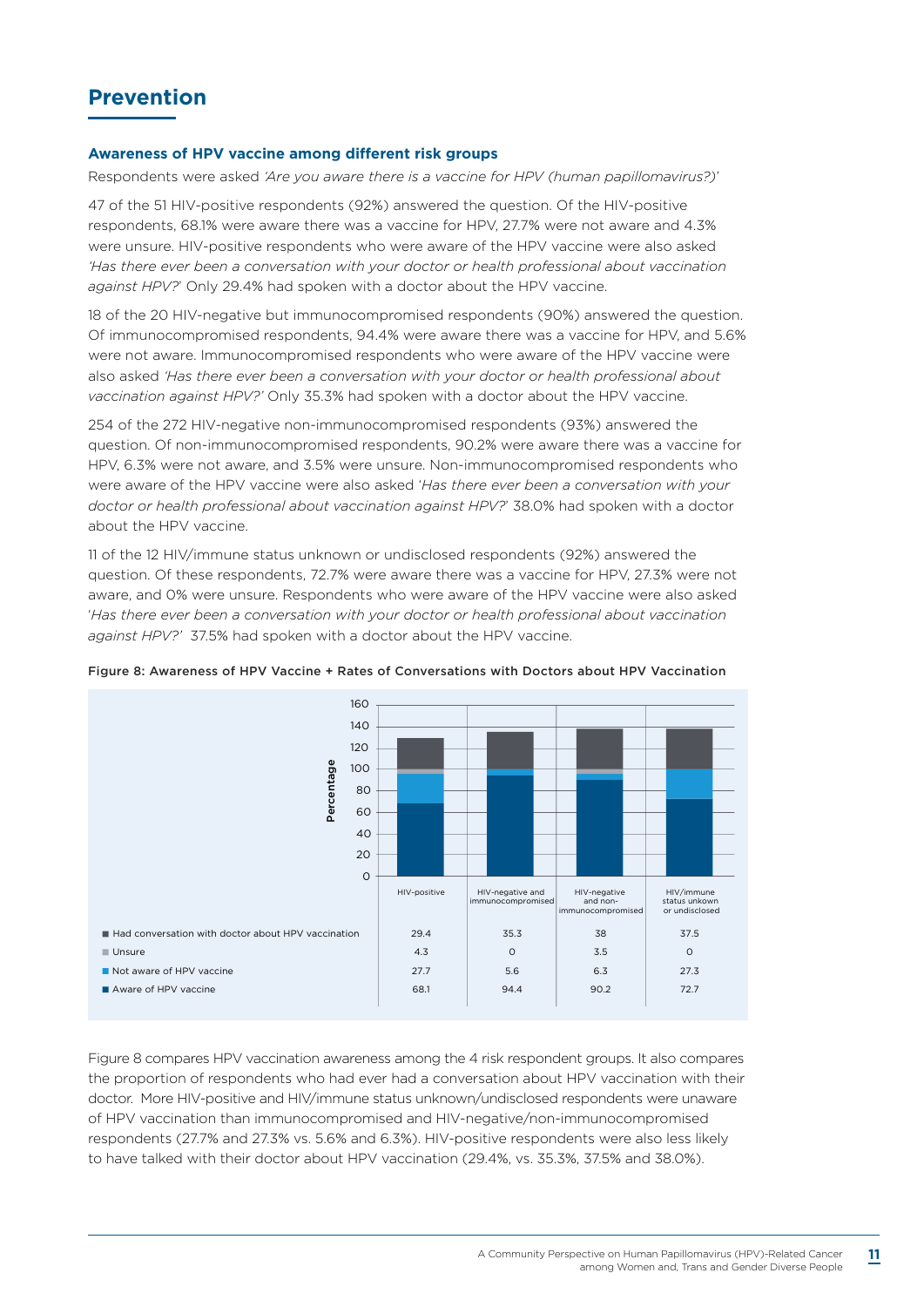#### **Vaccination rates among different risk groups**

We asked respondents *'Have you been vaccinated against HPV?'*

34 HIV-positive respondents answered the question. 2.9% indicated 'yes-Gardasil', 2.9% indicated 'yes- not sure which vaccine', 70.6% said 'no' and 23.5% were 'not sure'. None of the HIV-positive respondents had received the Cervarix (2-valent) or Gardasil-9 (9-valent) vaccines.

17 HIV-negative and immunocompromised respondents answered the question. 5.9% indicated 'yes-Gardasil', 11.8% indicated 'yes- not sure which vaccine', 76.5% said 'no' and 5.9% were 'not sure'. None of the immunocompromised respondents had received the Cervarix (2-valent) or Gardasil-9 (9-valent) vaccines.

213 non-immunocompromised respondents answered the question. 0.4% indicated 'yes-Cervarix,' 15.2% indicated 'yes-Gardasil', 1.3% indicated 'yes- Gardasil 9', 13.5% indicated 'yes- not sure which vaccine', 64.6% said 'no' and 5.1% were 'not sure'.

8 HIV/immune status unknown/undisclosed respondents answered the question. 12.5% indicated 'yes-Gardasil', 12.5% indicated 'yes- not sure which vaccine', and 75.0% said 'no'. None of the respondents had received the Cervarix (2-valent) or Gardasil-9 (9-valent) vaccines.

Figure 11 illustrates the number and proportion of total respondents by age group who were vaccinated with Ceverix, Gardasil/not sure they were vaccinated/or not vaccinated.





Figure 9 compares vaccination rates among the different risk groups surveyed. While few people in all risk groups had receiving HPV vaccination, the lowest rates were reported by HIVpositive respondents. HIV-positive respondents were also more likely to be unsure whether they had received HPV vaccination. Among those who reported having been vaccinated, the majority received Gardasil (Quadrivalent) or did not know which vaccination they received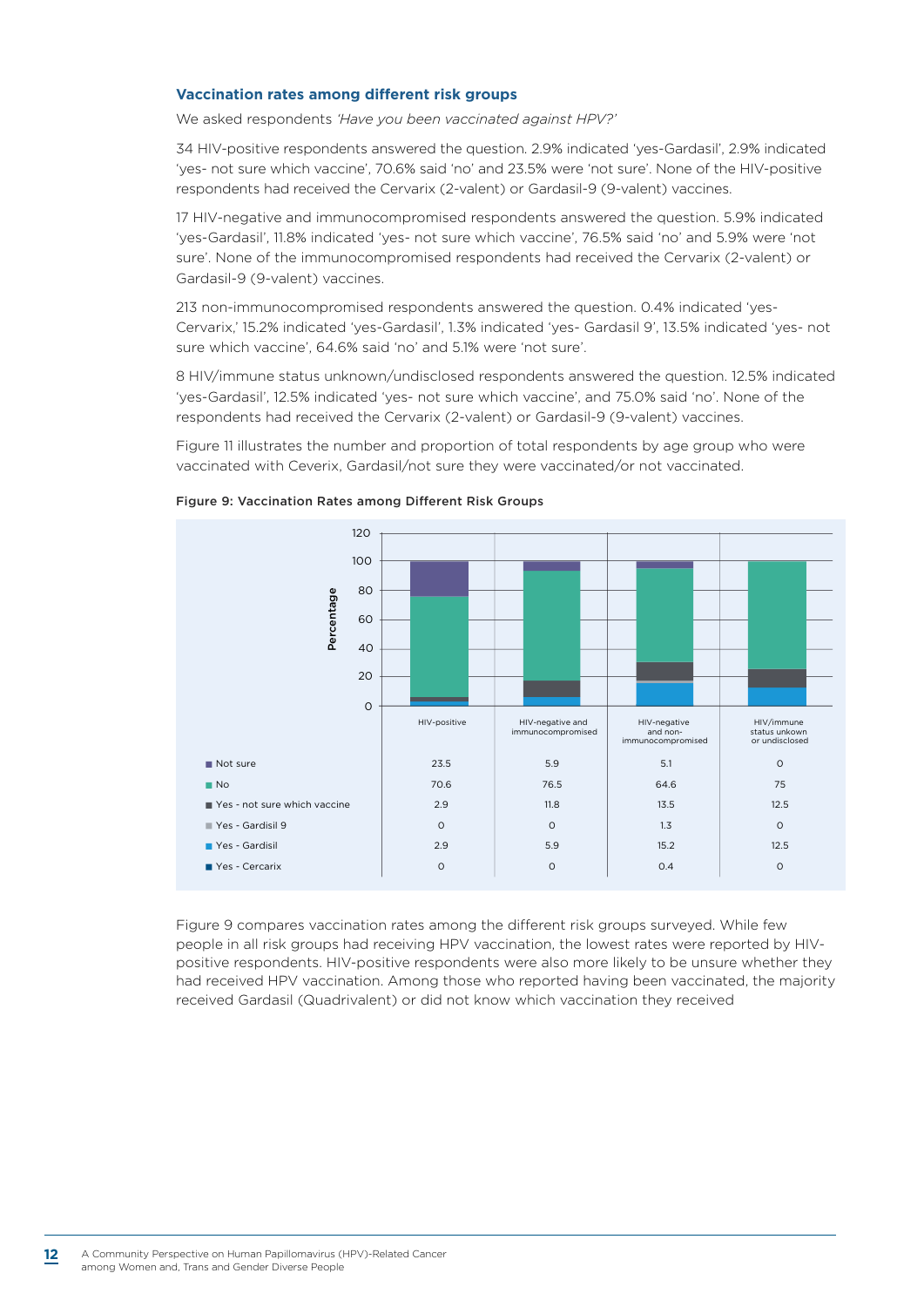Figure 10 and 11, compares HPV vaccination by type and age group in HIV-positive respondents and total respondents. Across all age groups, most HIV-positive respondents had not been vaccinated, including those in younger age groups. Of those who had been vaccinated, all were younger than 34 years of age (Figure 10). Among total respondents (Figure 11), a majority across all age groups had not be vaccinated. Of those who had been vaccinated, most were younger than 34 years and had received Gardasil Quadrivalent vaccine. Very few respondents had received Gardasil.



#### Figure 10: Vaccination in HIV-Positive Respondents by Age

Figure 11: Vaccination in Total Respondents by Age

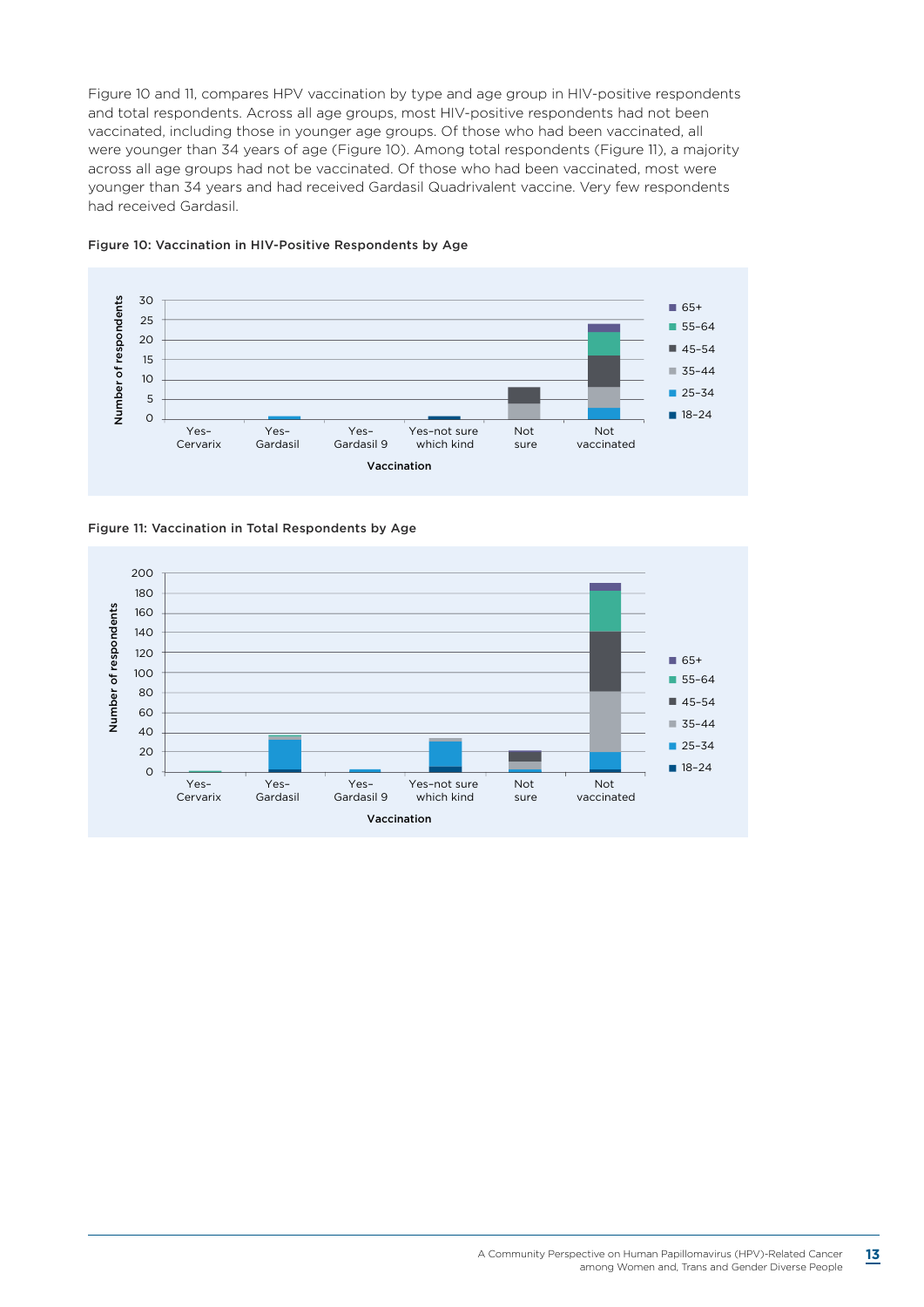### **Cancer symptom awareness**

#### **Cervical Cancer**

Respondents were asked '*Which of the following would make you concerned about cervical cancer? (Tick as many as you think apply)'*. The results indicate that respondents generally had a reasonable understanding of cervical cancer warning signs and symptoms, although 6% of HIV-positive respondents indicated they would not be concerned by any of the listed symptoms, and HIV-positive respondents were generally less likely to be concerned about each of the listed symptoms than immunocompromised, non-immunocompromised and respondents who chose not to disclose, or were unsure of their HIV status. The 'other (please specify)' responses included 'lower back pain', 'STIs or warts', 'abdominal pain or swelling' and 'weight gain around the abdomen'.

The Cancer Council of Australia website states: 'if early cell changes develop into cervical cancer, the most common signs include:

- Vaginal bleeding between periods
- Menstrual bleeding that is longer and heavier than usual
- Bleeding after intercourse
- Pain during intercourse
- Unusual vaginal discharge
- Vaginal bleeding after menopause
- Excessive tiredness
- Leg pain or swelling
- Low back pain.'22



#### Figure 12: Cervical Cancer Symptoms Awareness among Different Risk Profile Groups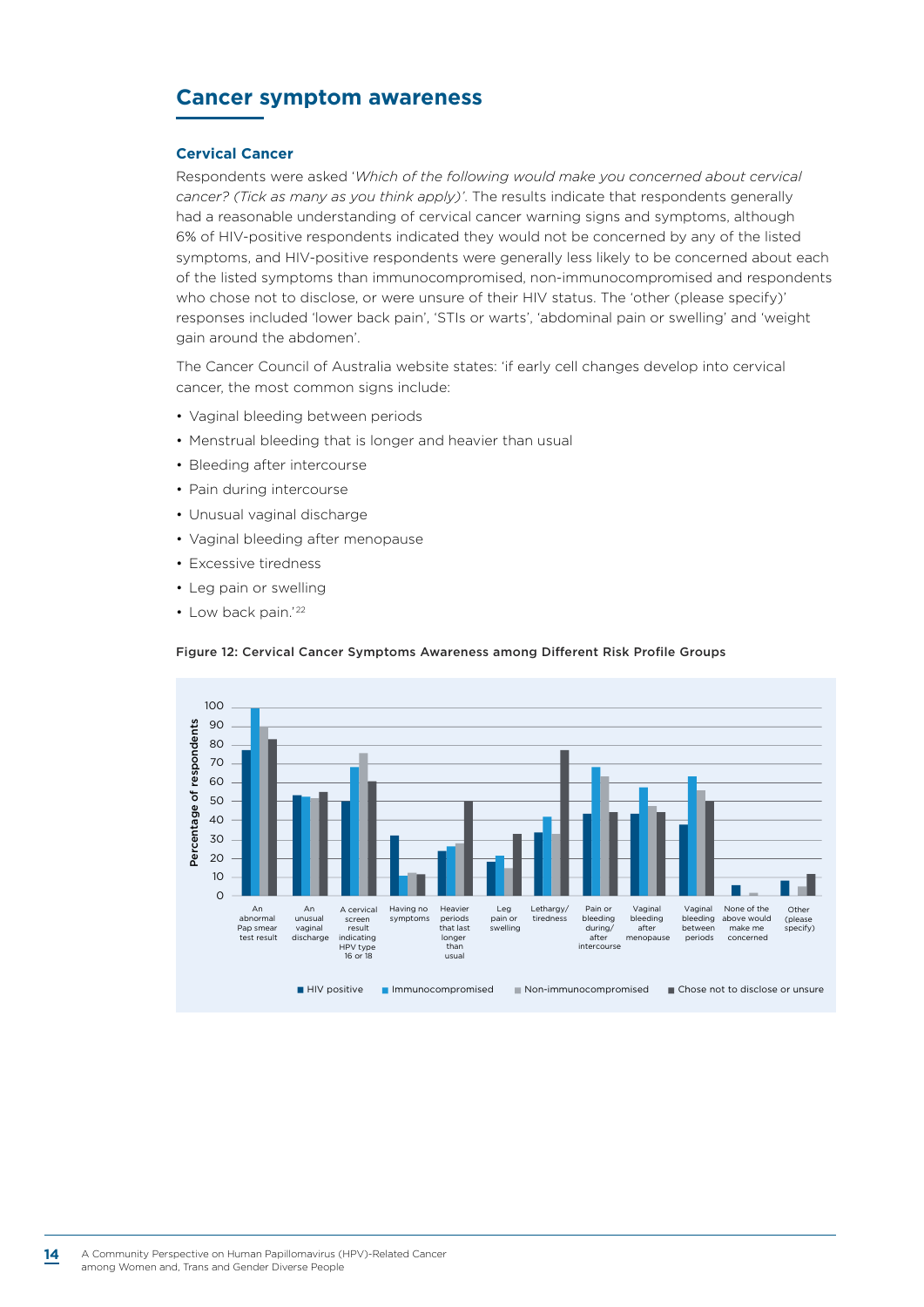#### **Vaginal Cancer**

Respondents were asked *'Which of the following would make you concerned about vaginal cancer? (Tick as many as you think apply)'.* The results indicate that respondents had some understanding of vaginal cancer warning signs and symptoms, although 10% of HIV-positive respondents indicated they would not be concerned by any of the listed symptoms. HIVpositive respondents were also less likely to be concerned about the symptoms listed than immunocompromised, non-immunocompromised and respondents who chose not to disclose, or were unsure of their HIV status. The 'Other (please specify)' responses included 'I've never heard of vaginal cancer', 'I would never consider vaginal cancer, I'd consider cervical cancer', 'white patches and irritation' and 'I get extremely bad pains very low near my vagina but it's all internal pain; no hospital has looked into it properly yet'.





The results indicate that respondents generally had a reasonable understanding of cervical cancer warning signs and symptoms

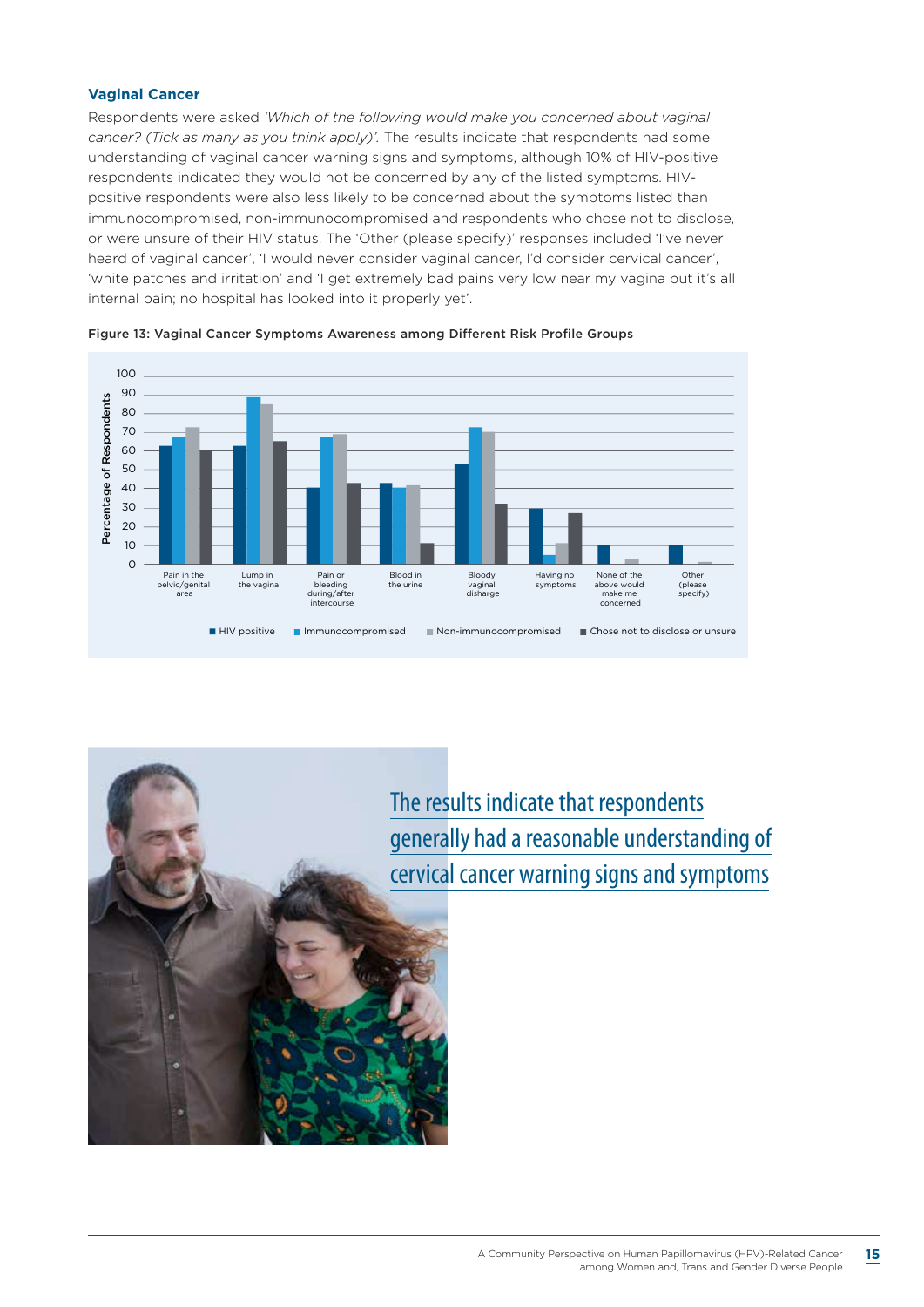#### **Vulvar Cancer**

Respondents were asked *'Which of the following would make you concerned about vulvar cancer? (Tick as many as you think apply)'*. The results indicate that respondents had some understanding of vulvar cancer warning signs and symptoms, although 4% of HIV-positive respondents and 16.65% of respondents who chose not to disclose or were unsure of their HIV status indicated that they would not be concerned by any of the listed symptoms. HIVpositive respondents were also less likely to be concerned than immunocompromised and non-immunocompromised respondents about any of the listed symptoms. The 'other (please specify)' responses included 'I've never heard of vulvar cancer', 'Unsure' and 'Are we meant to check our vulvar for the above listed symptoms?'



Figure 14: Vulvar Cancer Symptoms Awareness among Different Risk Profile Groups

#### **Anal Cancer**

Respondents were asked '*Which of the following would make you concerned about anal cancer? (Tick as many as you think apply)'*. The results indicate that respondents had some understanding of anal cancer warning signs and symptoms. 4% of HIV-positive respondents and 16.7% of respondents who chose not to disclose or were unsure of their HIV status indicated that none of the listed symptoms would make them concerned about anal cancer. In addition, HIV-positive respondents were less likely than immunosuppressed and non-immunosuppressed respondents to be concerned about 'anal lump' and 'a sense of fullness in the bowel' as symptoms suggestive of anal cancer. The 'other (please specify)' responses included 'HPV in the anus', 'Mucus discharge from the anus' and 'I have all of the above symptoms all the time, I just cannot determine if it's anal or internal female problems, that scares me to be honest that I don't know'.



Figure 15: Anal Cancer Symptoms Awareness among Different Risk Profile Groups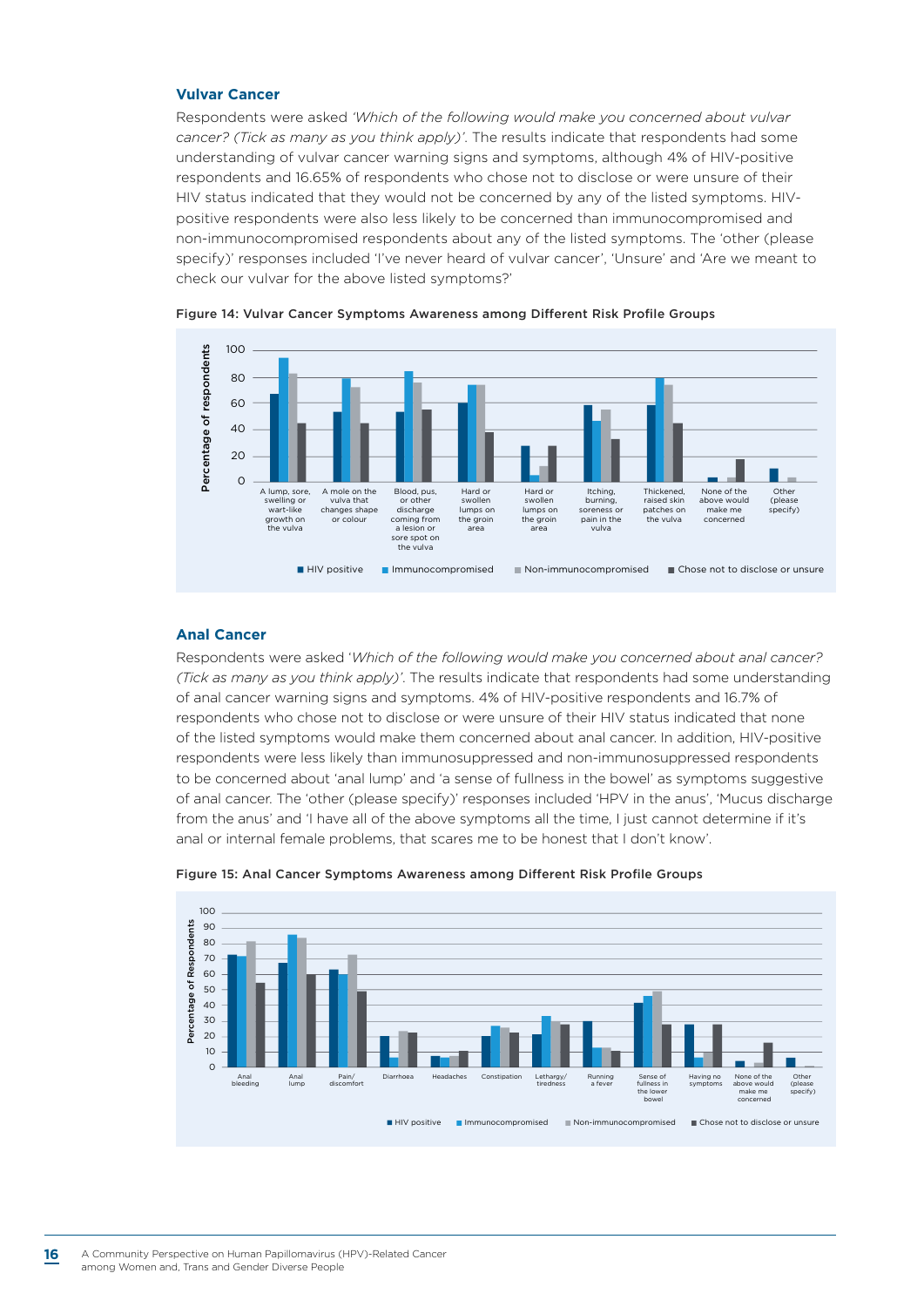### **Screening**

#### **Cervical Cancer**

Participants were asked '*Have you ever had an abnormal Pap smear test result?*'

Among HIV-positive respondents who answered the question (n=48), 62.5% reported having had an abnormal Pap smear test result and 37.5% reported not having had an abnormal Pap smear test result. None indicated they have never had a Pap smear, highlighting that HIVpositive respondents have good levels of engagement with screening for cervical cancer.

Among HIV-negative but immunocompromised respondents who answered the question (n=19), 31.6% have had an abnormal Pap smear test result, 57.9% have not had an abnormal Pap smear test result, and 10.5% have never had a Pap smear. Considering 10.5% of immunocompromised women had never had a Pap smear, this highlights that there is some lack of understanding of the need for screening for people from higher risk profiles.

Among HIV-negative, non-immunocompromised respondents who answered the question (n=255), 40.8% have had an abnormal Pap smear test result, 50.6% have not had an abnormal Pap smear test result, 6.7% have never had a Pap smear, and 2.0% were unsure.

Among respondents whose HIV/immune status is unknown or undisclosed who answered the question (n=12), 75.0% have had an abnormal Pap smear test result, and 25.0% have not had an abnormal Pap smear test result.

#### **Cervical Cancer Screening**

Figure 16 compares rates of cervical screening in the 4 risk groups surveyed. HIV-positive and HIV/immune status unknown or undisclosed respondents had higher rates of abnormal Pap smear tests than HIV-negative and immunocompromised and non-immunocompromised respondents. According to research, HIV-positive females are more likely to have abnormal Pap smears than HIV-negative females. These abnormal Pap smears are usually associated with low CD4 cell counts and HPV infection. 10.5% of HIV-negative and immunocompromised respondents and 6.7% of non-immunocompromised respondents had never had a Pap smear.



#### Figure 16 Cervical Cancer Screening in different risk groups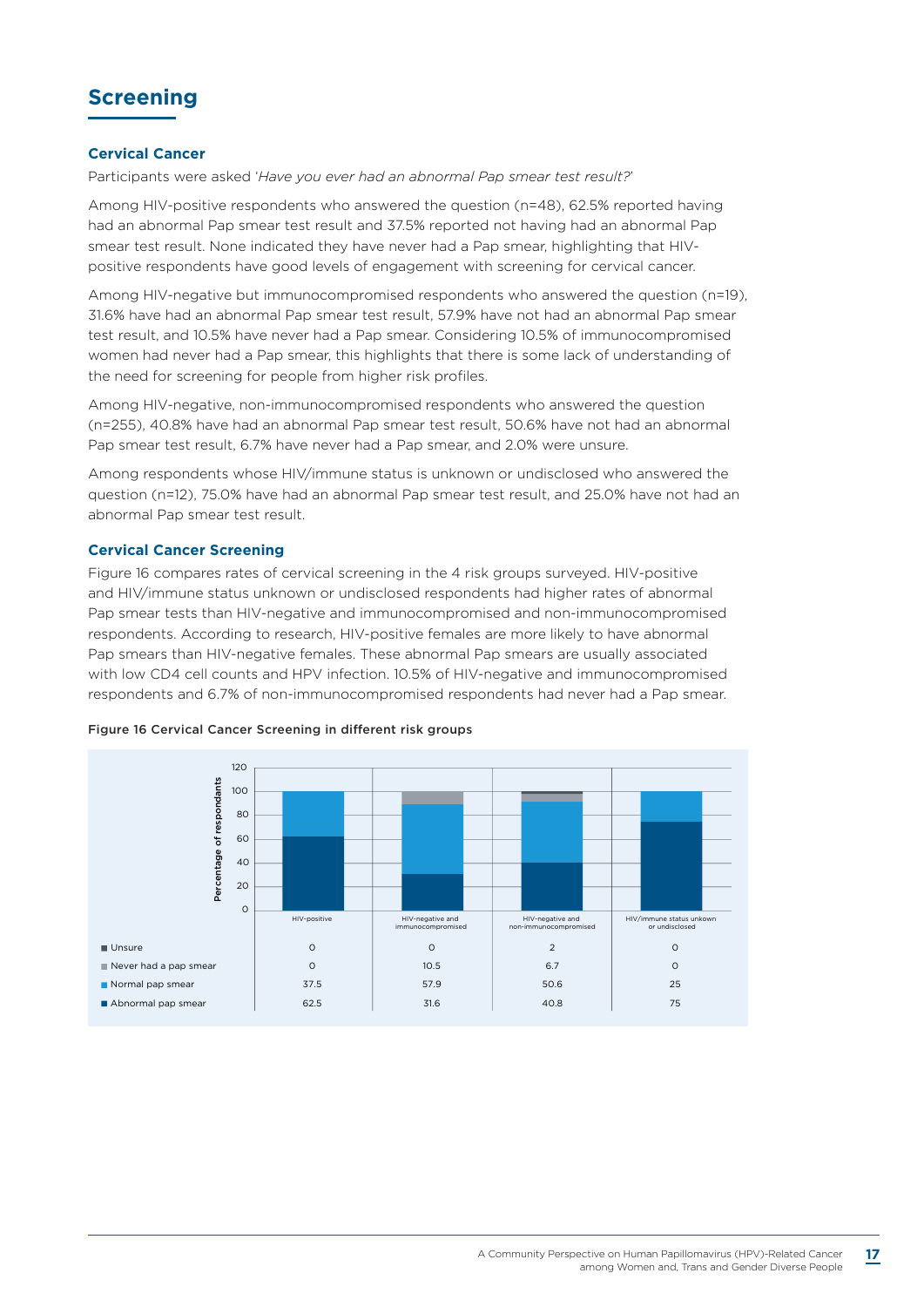#### **Awareness of new HPV Screening Guidelines and Screening Reminders**

Participants were asked *'Do you receive notifications from your doctor or health care provider to let you know when you're due for a cervical screen?*'

Among HIV-positive respondents who answered the question (n=48), 64.6% indicated they do receive screening reminder notifications, while 10.4% organise their own screens and do not receive reminder notifications. 14.6% were not sure if they receive reminder notifications and 10.4% indicated 'other'. The 'other (please specify)' responses included 'No, I don't but I would like to', 'haven't had one for years', and 'I was told I no longer need one at my age'.

Among HIV-negative, immunocompromised respondents who answered the question (n=19), 63.2% receive screening reminder notifications, 26.3% organise their own screens and do not receive reminder notifications, 10.5% indicated 'other'. The 'other (please specify)' responses included 'No' and 'Yes but I also schedule my own every 12 months currently'.

Among non-immunocompromised respondents who answered the question (n=254), 57.1% receive screening reminder notifications, 22.4% organise their own screens and do not receive reminder notifications, 13.0% were not sure and 7.5% indicated 'other'. The 'other (please specify)' responses included 'No', 'I moved and tried, but couldn't get my address changed on the pap smear register', and 'In the UK but not here in Australia', highlighting that mobility is a factor that can impact negatively if someone is signed up to receive screening reminder notifications.

Among HIV/immune status is unknown or undisclosed respondents who answered the question (n=12), 41.7% indicated they do receive screening reminder notifications, while 33.3% organise their own screens and do not receive reminder notifications. 8.3% were not sure if they receive reminder notifications and 16.7% indicated 'other'. The 'other (please specify)' responses included 'So far received reminders from the PAP register', and 'Not since my cervix was removed'.

We then asked those who organise their own screens, '*How often do you plan to ask your doctor for a Cervical Screening (HPV) Test?'* to gauge their awareness of the new screening guidelines. Among HIV-positive respondents, 5.9% plan to ask for a screen every 5 years, none plan to ask for a screen every 3 years (the correct screening guideline for this group), 47.1% were not sure how often to ask for a screen, and 47.1% indicated 'other'. The 'other (please specify)' responses included 'every year', 'every 2 years', and 'can't remember'.

Among HIV-negative, immunocompromised respondents, 14.3% plan to ask for a screen every 5 years, 28.3% plan to ask for a screen every 3 years (the correct screening guideline for some in this group), 28.6% were not sure how often to ask for a screen, 28.6% indicated 'other'. The 'other (please specify)' responses included 'hysterectomy' and 'every 1 to 2 years due to abnormal results last year'.

Among non-immunocompromised respondents, 31.2% plan to ask for a screen every 5 years (the correct screening guideline for this group), 14.7% plan to ask for a screen every 3 years, 29.4% were not sure how often to ask for a screen, and 24.8% indicated 'other' (many planned to ask for a screen more frequently than 5 years).

Among HIV/immune status unknown or undisclosed respondents (n=7), 14.3% plan to ask for a screen every 5 years, 14.3% plan to ask for a screen every 3 years, 42.9% were not sure how often to ask for a screen, and 28.5% indicated 'other'. The 'other (please specify)' responses included 'every 6 months to 1 year' and 'I don't'.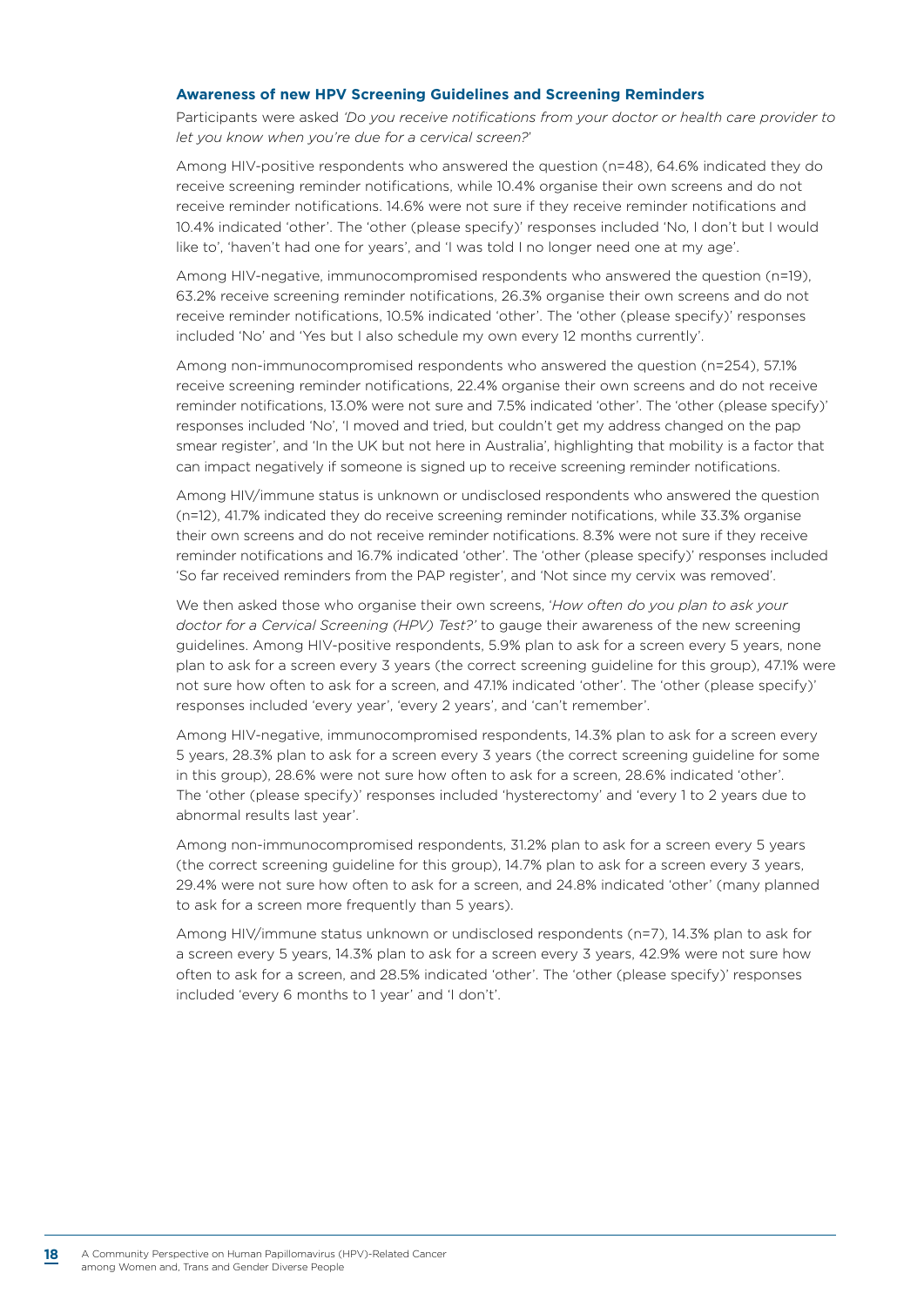#### **Anal Screening**

Respondents were asked *'Have you ever had an anal examination for anal cancer?'*



Figure 17: Anal Cancer Screening among Different Risk Profile Groups

Among HIV-positive respondents who answered the question (n=48), 91.7% have never had an anal examination for anal cancer, 2.1% have had a Digital Ano-Rectal Examination (DARE), 2.1% have had a High Resolution Anoscopy (HRA), 2.1% preferred not to say, 2.1% have had 'other'. The 'other (please specify)' responses included 'not sure'. In addition, we examined HIV-positive respondents who indicated that they had undergone staging or treatment for either cervical, vaginal, or vulvar cancer (n=8). None of these respondents had ever had an anal examination for anal cancer.

Among HIV-negative, immunocompromised respondents who answered the question (n=18), 88.9% have never had an anal examination for anal cancer, and the remaining 11.1% identified 'other'. The 'other (please specify)' responses included 'colonoscopy' and 'endoscopy'. In addition, we examined responses from HIV-negative, immunocompromised respondents who indicated that they had undergone staging or treatment for either cervical, vaginal, or vulvar cancer (n=3). None of these respondents had ever had an anal examination for anal cancer.

Among non-immunocompromised respondents who answered the question (n=254), 92.5% have never had an anal examination for anal cancer, 2.4% have had a DARE, 0.8% have had an HRA, and 4.3% indicated 'other'. The 'other (please specify)' responses included 'colonoscopy' and 'gastroscopy and endoscopy'.

Among HIV/immune status unknown or undisclosed respondents who answered the question (n=11), 81.8% have never had an anal examination for anal cancer, 9.1% have had a Digital Ano-Rectal Examination (DARE), and the remaining 9.1% have had 'other'. The 'other (please specify)' response included 'colonoscopy'.

When asked *'If you have had an examination for anal cancer, what was it like for you? (optional)'*, 28.6% of people confused colonoscopy with an examination or screen specifically for anal cancer.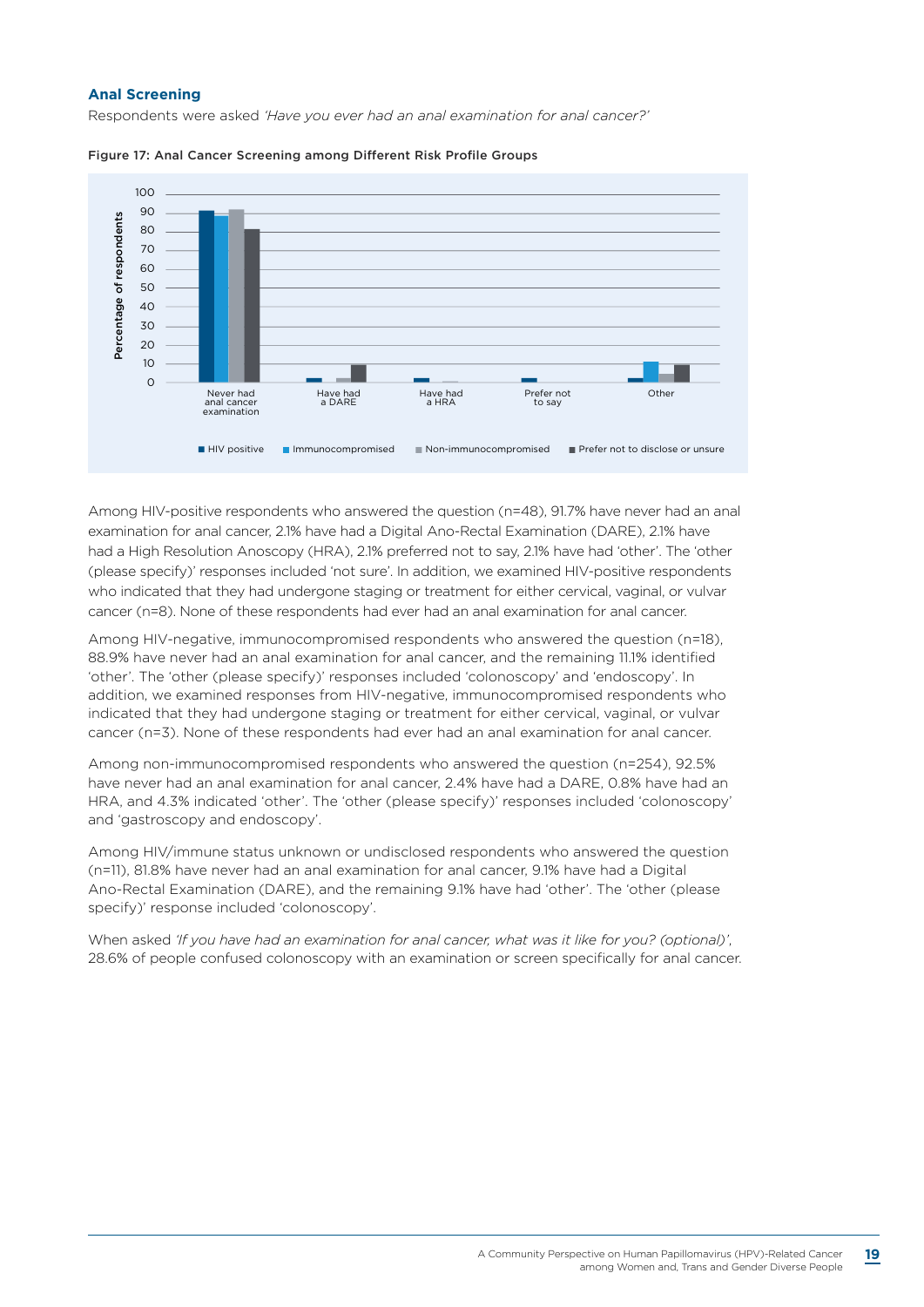### **Patient/doctor communication on HPV infection**

Respondents were asked '*Has there ever been a conversation between you and your doctor or health professional about HPV-related cancer?*'

#### **Women and, Trans and Gender Diverse People Living with HIV**

Among HIV-positive respondents who answered the question (n=50), 42% have had a conversation about HPV-related cancer, and the remaining 58% have not had a conversation about HPV-related cancer with their healthcare professional.

Among HIV-positive respondents who have had a conversation about HPV-related cancer, 100% had discussed cervical cancer, 14.3% had discussed vulvar cancer, 9.5% had discussed vaginal cancer, and none had discussed anal cancer. When asked, '*Who initiated the discussion?'*, 71.4% indicated a doctor had initiated the discussion, 23.8% indicated they (themselves) initiated the discussion, and 4.8% indicated a nurse or other health care worker initiated the discussion.

Respondents were asked *'How comfortable/uncomfortable are you with talking about cervical, vaginal, vulvar or anal cancers with your doctor?'* Among HIV-positive respondents, 30% felt 'very comfortable', 34% felt 'comfortable', 20% felt 'neither comfortable nor uncomfortable', 2% felt 'uncomfortable', and 14% felt 'very uncomfortable'.

#### **HIV-negative, Immunocompromised Women and, Trans and Gender Diverse People**

Among HIV-negative, immunocompromised respondents who answered the question (n=19), 36.8% have had a conversation about HPV-related cancer, and the remaining 63.2% have not had a conversation about HPV-related cancer with their healthcare professional.

Of those who have had a conversation about HPV-related cancer, 100% had discussed cervical cancer, 14.3% had discussed vaginal cancer, none had discussed vulvar cancer, and none had discussed anal cancer. When asked *'Who initiated the discussion?'*, 71.4% indicated that a doctor had initiated the discussion, 14.3% indicated they (themselves) initiated the discussion, and 14.3% indicated they were not sure who initiated the discussion.

Respondents were asked *'How comfortable/uncomfortable are you with talking about cervical, vaginal, vulvar or anal cancers with your doctor?'* Among HIV-negative, immunocompromised respondents, 21.1% felt 'very comfortable', 15.8% felt 'comfortable', 26.3% felt 'neither comfortable nor uncomfortable', 21.1% felt 'uncomfortable', and 15.8% felt 'very uncomfortable'.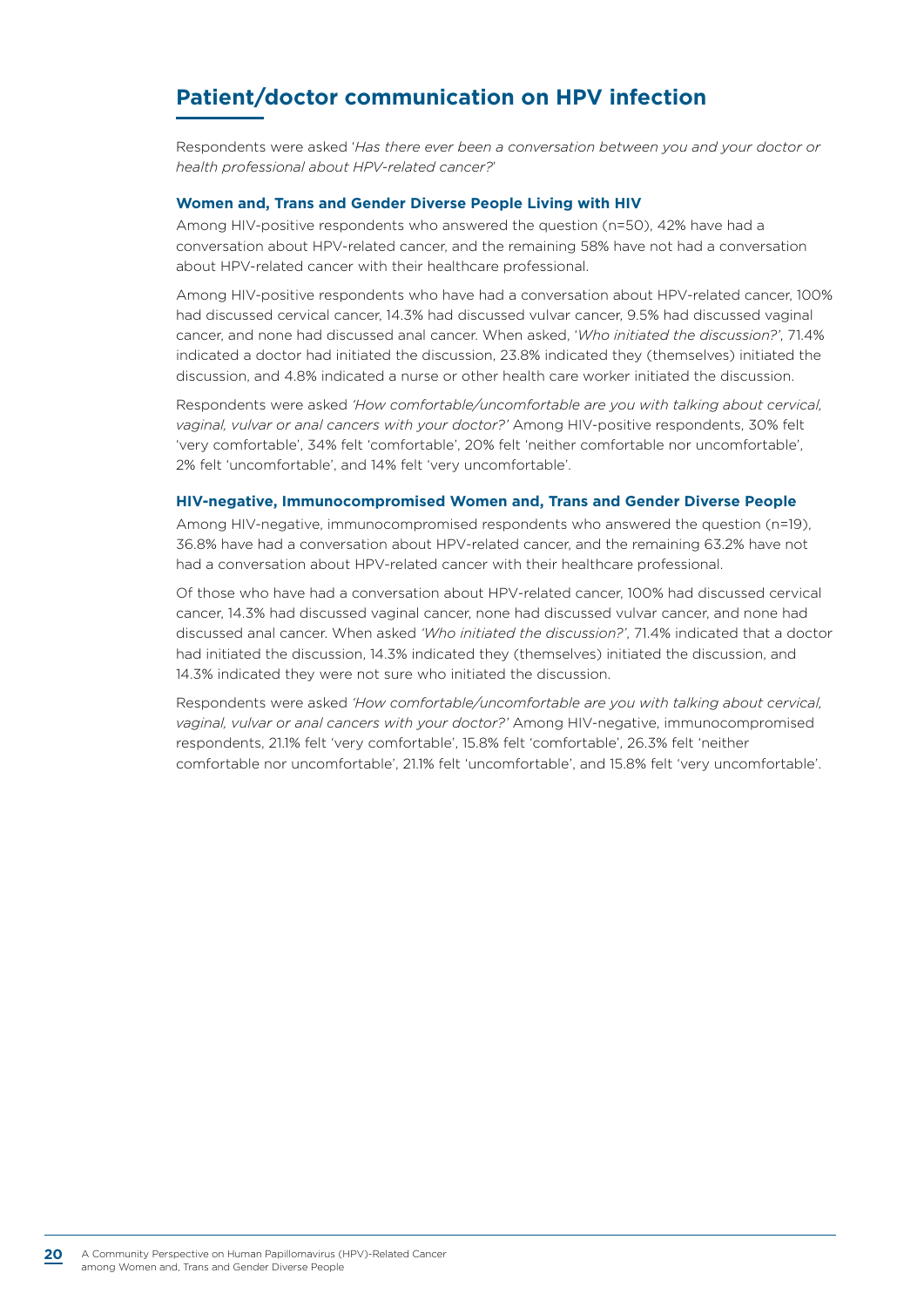#### **Non-immunocompromised Women and, Trans and Gender Diverse People**

Among non-immunocompromised respondents who answered the question (n=257), 44.2% have had a conversation about HPV-related cancer, and the remaining 55.8% have not had a conversation about HPV-related cancer with their healthcare professional.

Among non-immunocompromised respondents who have had a conversation about HPVrelated cancer, 98.2% had discussed cervical cancer, 6.2% had discussed vulvar cancer, 8.0% had discussed vaginal cancer, and none had discussed anal cancer. When asked *'Who initiated the discussion?'*, 65.5% indicated a doctor initiated the discussion, 20.4% indicated they (themselves) initiated the discussion, and 7.1% indicated a nurse or other health care worker initiated the discussion, and 7.1% were unsure who initiated the discussion.

Respondents were asked *'How comfortable/uncomfortable are you with talking about cervical, vaginal, vulvar or anal cancers with your doctor?'* Among non-immunocompromised respondents, 26.5% felt 'very comfortable', 32.7% felt 'comfortable', 20.2% felt 'neither comfortable nor uncomfortable', 9.3% felt 'uncomfortable', and 11.3% felt 'very uncomfortable'.

Among HIV-positive respondents 42% have had a conversation about HPV-related cancer with their healthcare professional.

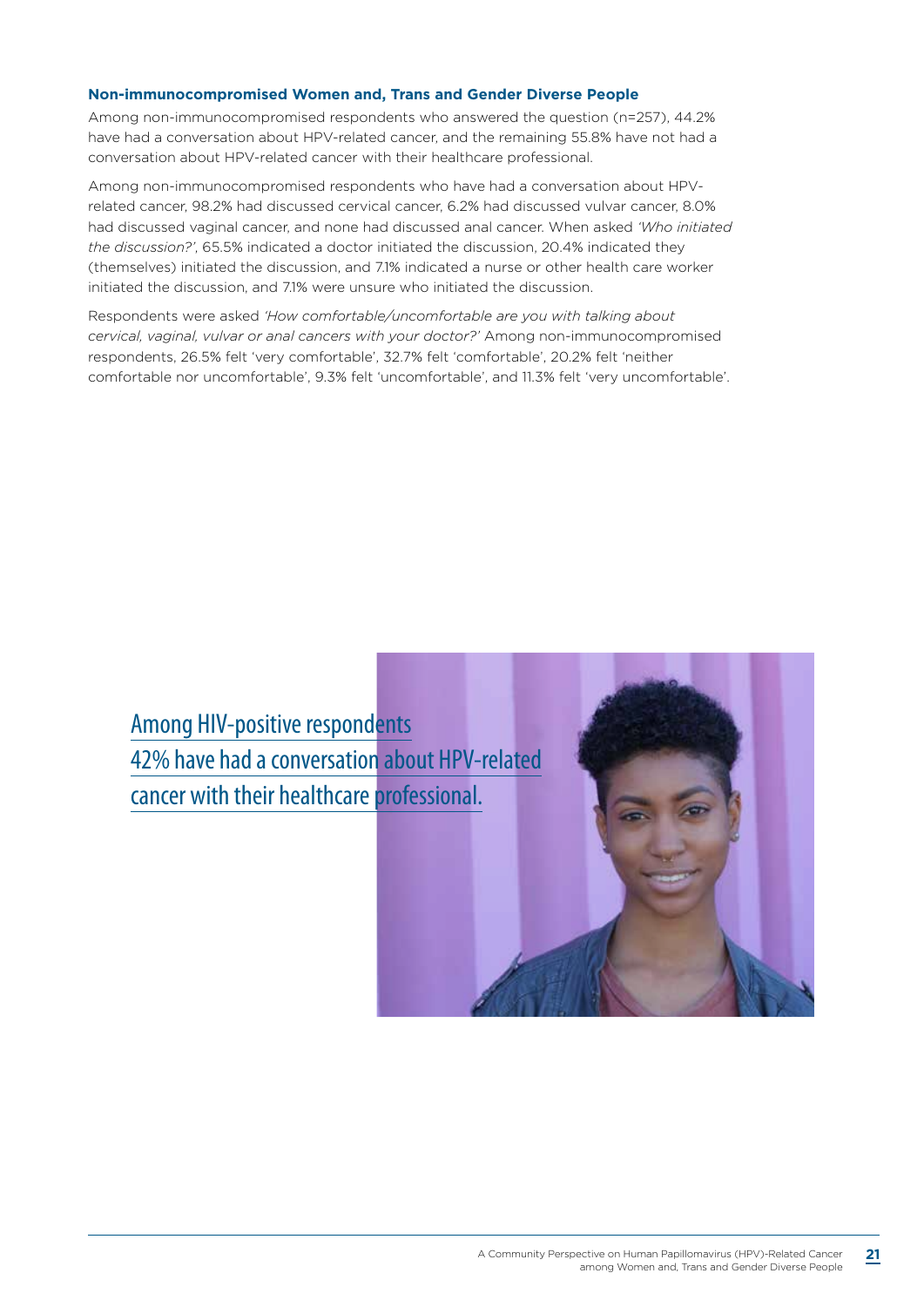#### **Women and, Trans and Gender Diverse People whose HIV/immune Status is Unknown or Undisclosed**

Among HIV/immune status unknown or undisclosed who answered the question (n=12), 50.0% have had a conversation about HPV-related cancer, and the remaining 50.0% have not had a conversation about HPV-related cancer with their healthcare professional.

Among the women and, trans and gender diverse people whose HIV/immune status is unknown or undisclosed who have had a conversation about HPV-related cancer, 100.0% had discussed cervical cancer, and none had discussed vulvar, vaginal or anal cancer. When asked *'Who initiated the discussion?'*, 50.0% indicated a doctor initiated the discussion, 16.7% indicated they (themselves) initiated the discussion, and 16.7% indicated a nurse or other health care worker initiated the discussion, and 16.7% were unsure who initiated the discussion.

Respondents were asked *'How comfortable/uncomfortable are you with talking about cervical, vaginal, vulvar or anal cancers with your doctor?'* Among women and, trans and gender diverse people whose HIV/immune status is unknown or undisclosed who responded, 25.0% felt 'very comfortable', 25.0% felt 'comfortable', 16.7% felt 'neither comfortable nor uncomfortable', 25.0% felt 'uncomfortable', and 8.3% felt 'very uncomfortable'.

Figure 18 illustrates compares the types of HPV-related cancers discussed with health professionals by the different respondent groups. While nearly 100% of respondents from all 4 groups (HIV-positive, immunocompromised, non-immunocompromised and prefer not to disclose/HIV status) had discussed cervical cancer with their doctors, very few respondents had discussed cancer of the vulva or vagina, and no respondents had discussed anal cancer.



#### Figure 18: Patient/Doctor Discussion about HPV-Related Cancers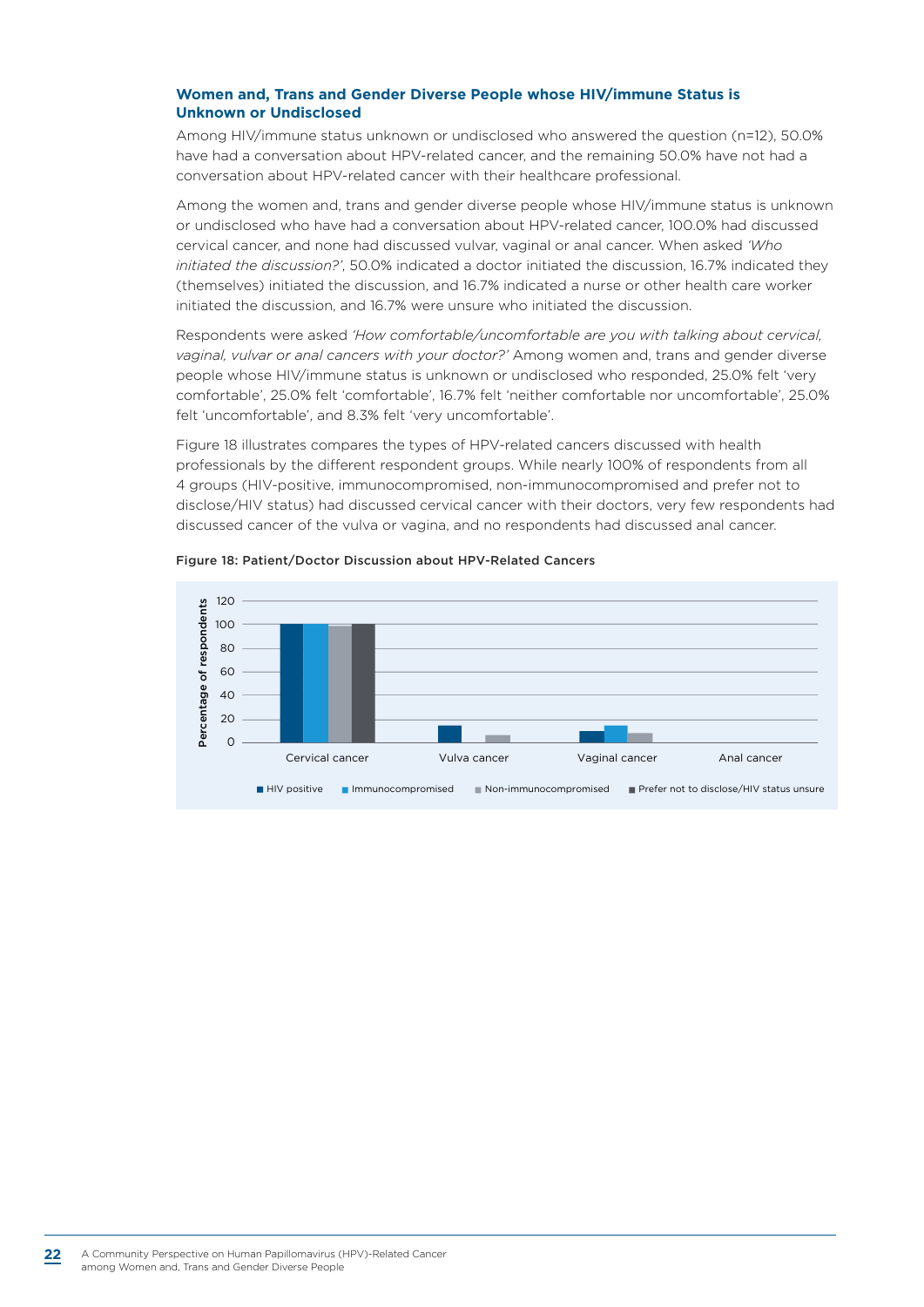#### **Communication Barriers when Discussing HPV-Related Cancers (doctor/patient)**

Respondents were asked the open-ended question '*What would help make the conversation with your doctor or health professional more comfortable and/or less embarrassing?'* [Table 1](#page-24-0)  reports the themes from total short answer responses from all risk profile groups (n=215). Please note that some responses had multiple themes.

#### <span id="page-24-0"></span>Table 1: What Would Help Make the Conversation with your Doctor or Health Professional More Comfortable and/or Less Embarrassing?

| <b>Responses</b>                                                                                                                        | n  |
|-----------------------------------------------------------------------------------------------------------------------------------------|----|
| If the doctor initiated the discussion                                                                                                  | 34 |
| I am already comfortable having this conversation                                                                                       | 29 |
| Nothing, the conversation is uncomfortable regardless                                                                                   | 28 |
| A female doctor/nurse                                                                                                                   | 26 |
| Unsure or haven't had the conversation yet                                                                                              | 23 |
| Having more information or resources available to prepare myself for a conversation                                                     | 22 |
| Having the conversation with a doctor I am familiar with, who has built rapport/trust<br>and is comfortable and confident talking to me | 20 |
| Making the discussion a routine process or part of a regular check-up                                                                   | 12 |
| A non-judgmental, approachable and open doctor                                                                                          | 10 |
| Having a less clinical, clear, and easy-to-understand conversation                                                                      | 9  |
| Normalising talking about HPV/ less stigma                                                                                              | 8  |
| A straight-forward, factual, and professional doctor                                                                                    | 6  |
| Knowing the doctor is LGBTIQ and gender sensitive, or<br>knowing they have done sensitivity training                                    | 5  |

#### **Clinical Disregard for HPV-Related Cancers and/or Abnormal Symptoms**

Participants were asked the open-ended question *'Have you tried to talk with your doctor about HPV-related cancers or abnormal symptoms and got an unsatisfactory response?'* 9.8% of respondents said 'Yes'. When we asked respondents to describe their health professional's unsatisfactory response 27 respondents answered the question. Table 2 outlines the themes in responses. Please note that some responses had multiple themes.

#### Table 2: Have you tried to talk with your doctor about HPV-related cancers or abnormal symptoms and got an unsatisfactory response?

| <b>Responses</b>                                                |  |
|-----------------------------------------------------------------|--|
| Doctor dismissed symptoms/concerns or did not take me seriously |  |
| Downplayed risk or did not offer a test when I asked            |  |
| Unclear or unsatisfactory explanation of HPV-related questions  |  |
| I felt the doctor was too clinical or cold                      |  |
| Long wait times in between test results and referral/treatment  |  |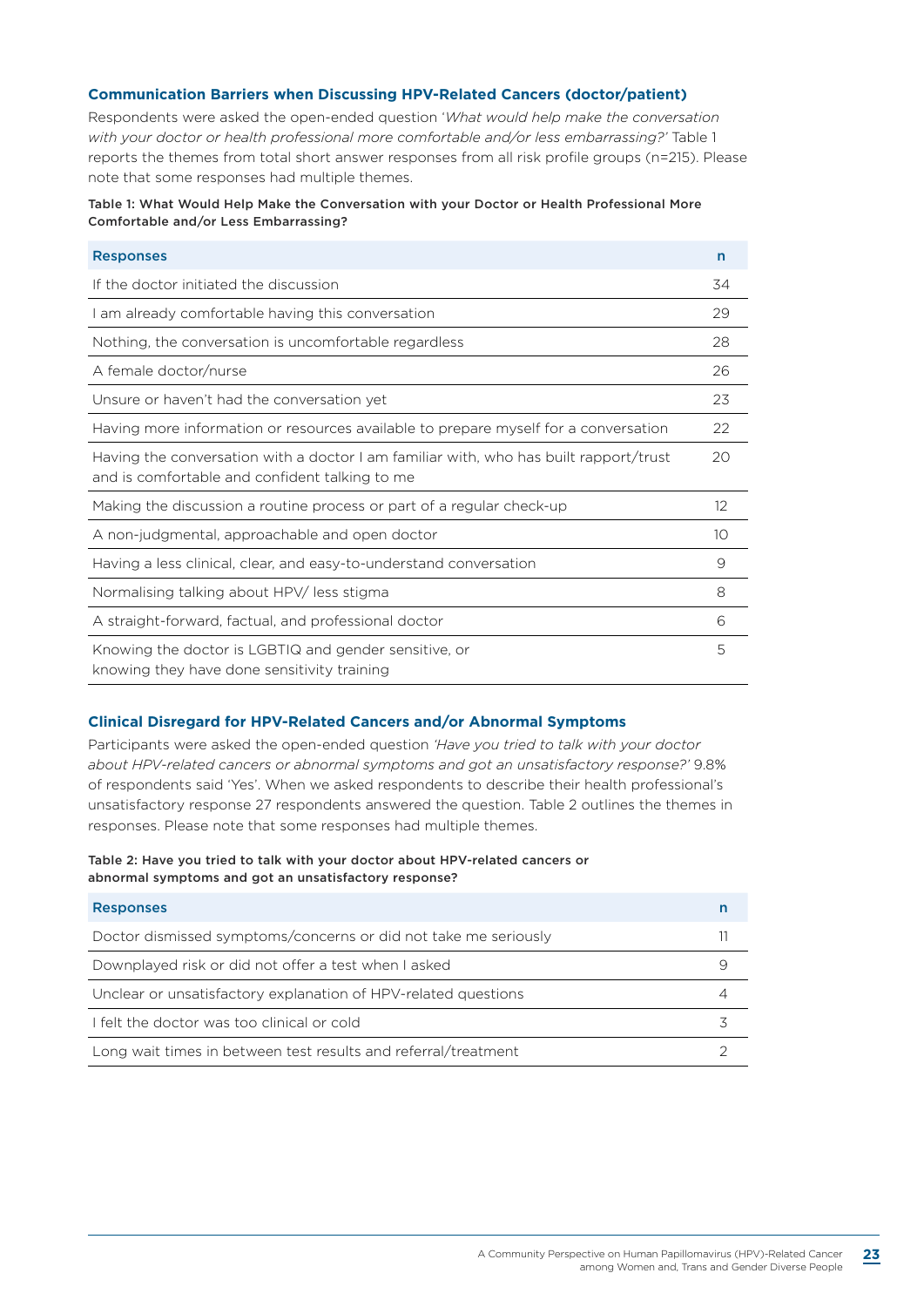#### **Information, Resources and Support**

Participants were asked the open-ended question 'What information, resources, or support do you need to increase your chance of detecting HPV-related cancer early?' Table 3 reports the most common themes. Please note that some responses had multiple.

#### Table 3: What information, resources, or support do you need to increase your chance of detecting HPV-related cancer early?

| <b>Responses</b>                                                                                   | n              |
|----------------------------------------------------------------------------------------------------|----------------|
| Nothing                                                                                            | 67             |
| More public awareness of general HPV information/ normalising HPV                                  | 59             |
| Information/ checklists on symptoms of HPV-related cancers                                         | 47             |
| Unsure                                                                                             | 46             |
| Information on prevention (vaccination or screening)                                               | 34             |
| Information from doctors or at clinics                                                             | 39             |
| Accessible information online, in the media, or campaigns                                          | 31             |
| Receiving screening reminder notifications                                                         | 27             |
| Being able to get a screen from a GP regularly                                                     | 13             |
| Information on risk, tailored to specific risk profile                                             | 12             |
| Pamphlets, brochures, or leaflets                                                                  | 12             |
| Doctor initiated discussions                                                                       | 11             |
| Information on the new Cervical Screen test and recent changes                                     | 8              |
| Information on the rarer cancers: anal, vaginal, vulvar                                            | 7              |
| Information on Medicare coverage and cost of the HPV vaccine                                       | 5              |
| Gender-neutral information                                                                         | 5              |
| Age-specific information/information for older women or women who are no longer<br>sexually active | 5              |
| Finding a non-judgemental doctor, you have a comfortable relationship with                         | 5              |
| Information sent directly to me                                                                    | 5              |
| Making testing less intrusive/embarrassing; self-swab                                              | 3              |
| More sexual health clinics                                                                         | 2              |
| Social support or a network of people who have been through the same things                        | $\overline{2}$ |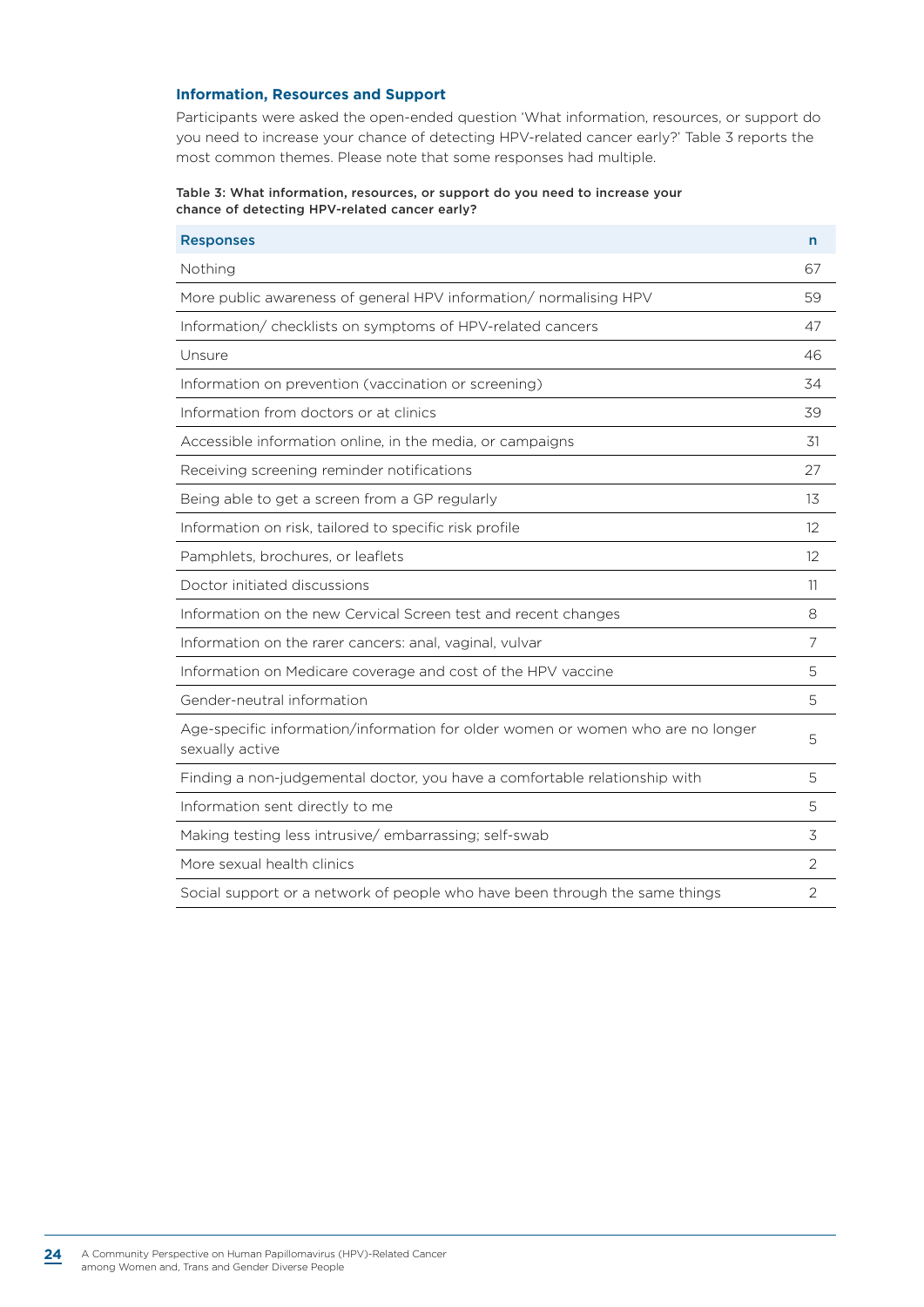#### **Other Respondent Comments**

We have chosen to highlight some specific comments from respondents below when asked *'What information, resources, or support do you need to increase your chance of detecting HPV-related cancer early?'*

People said:

- *'I would like to have tests and more info for all these cancers, so they can be detected and treated early.'*
- *'A checklist of symptoms and a list, say if you do anal, should you get a test every so many years etc. Gay men have heaps of info we women don't.'*
- *'Normalising testing; No need to reschedule for a separate appointment, just do it while you go to the doctor/GP for any health issue.'*
- *'Does the new test have a risk of false positives for trans men using testosterone like the old pap smear test does? i.e. does the atrophying that happens to trans men affect the tests ability to detect?'*
- *'How is it possible that you can screen less for cervical cancer and the new test will save more lives?'*
- *'I'm in a higher risk category. I don't have enough information on the new screening procedure and if it actually applies to me or if I still need to continue having annual pap smears to minimise the risk of HPV-related cancer. Specific information geared towards women in my situation would be helpful to make an informed decision about future prevention-related screenings.'*
- *'More information from credible sources such as Cancer Council, Cancer Institute, NSW Health, etc. that reach younger demographics where we live, work, and socialise. Not just the generic information; if I didn't know better, I'd think the 5 yearly cervical screens were applicable to me, however because of my immune system I need 3 yearly, but this information isn't readily available without some prior knowledge to know what search for. Some more information on support provided before, during, and after abnormal results, diagnostic tests and surgeries regarding how this will affect my body and my life moving forwards depending on the range of potential outcomes. And potentially a network of people who have been through this process before and know what it feels like so can give first-hand advice.'*
- *Just a little info? I try to keep up with all that's happening and progressing however this survey has put the importance of HPV back on my radar for my upcoming apt.'*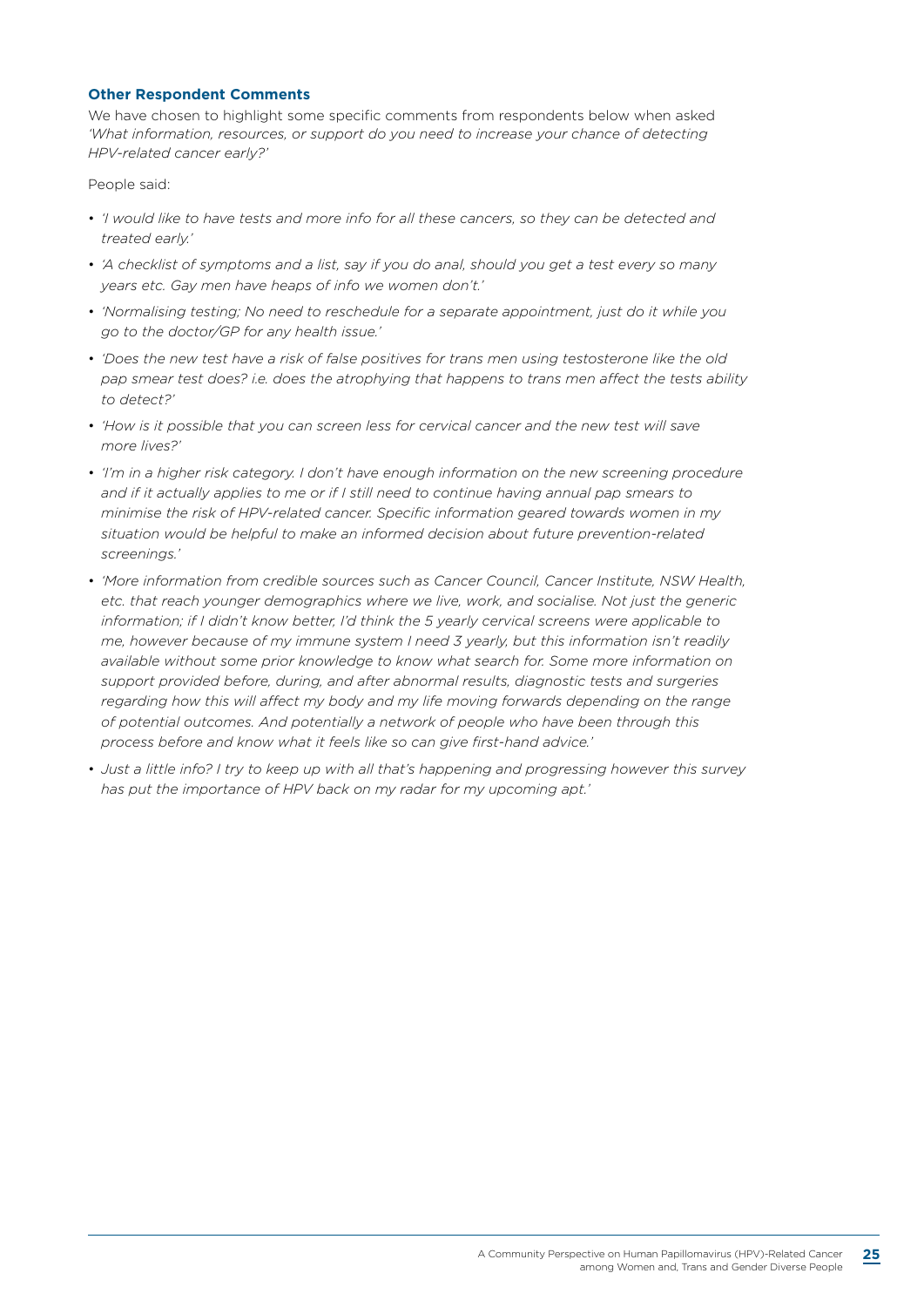# **Discussions and conclusions**

HIV-positive and HIV-negative, immunocompromised women and, trans and gender diverse people are at increased risk of HPV-related cancers of the cervix, vagina, vulva, anus, mouth and throat. While significant progress has been made in the early detection of cervical cancer, less progress has been made in the area of anogenital HPV-related cancer, particularly anal cancer. Findings from this survey identify important knowledge deficits in HPV-related cancer risk awareness, symptom recognition, screening and HPV vaccination among these at-risk population groups. With this information, we have the ability to construct targeted education initiates that address knowledge deficits and help to reduce morbidity and mortality from late diagnosis of HPV related cancers: particularly anal cancer.

A substantial proportion of HIV-positive and HIV-negative and immunocompromised respondents to this survey incorrectly perceived their risk of cervical, vaginal, vulvar and anal cancer to be the same or lower than the general female population (for example, 60% of HIV-positive and 89% of HIV-negative and immunocompromised respondents perceived their risk of anal cancer to be the same/lower/much lower than the general female population. 22% of HIV-positive respondents perceived their risk of anal cancer to be much lower than the general female population). The incidence of anal cancer in HIV-positive women is anywhere between 7 and 28 times higher than the general female population and the incidence of anal cancer in solid organ transplant recipients is 12.3 per 100,000 or approximately 6 times higher than the general population. There is therefore a need to raise awareness of HPV-related cancer risk among HIV-positive and HIV-negative and immunocompromised women and, trans and gender diverse people.

While all risk groups had some understanding of the signs and symptoms of cervical, vaginal, vulva and anal cancer, HIV-positive respondents and respondents who chose not to disclose or were unsure of their HIV status, generally were less likely than immunosuppressed and non-immunosuppressed respondents to be concerned about the listed signs and symptoms for cervical, vaginal, vulvar and anal cancer (for example, 4% of HIV-positive respondents and 16.7% of HIV-negative and immunocompromised respondents thought that none of the listed symptoms would make them concerned about anal cancer). In addition, HIV positive respondents were less likely than other respondents to be concerned about 'anal lump' and 'a sense of fullness in the bowel'. Both these symptoms are highly associated with invasive anal cancer. These results indicate a need for education and awareness raising about the signs and symptoms of all HPV-related cancers, but particularly anal cancer in HIV-positive and immunocompromised women and trans and gender diverse people.

In relation to screening: high percentages from all risk groups surveyed reported having had Pap smear tests. However, with the introduction of new cervical screening guidelines, there is confusion about how often to have a Pap smear test. For example, 47.1% of HIV-positive respondents and 28.6% of HIV-negative, immunocompromised respondents (who organise their own screens) were not sure how often to request a Pap smear. There is a need for education on the new screening guidelines among higher risk groups, and a need for health care providers to discuss screening intervals with their patients, particularly those who organise their own screening regimens. The results also highlight a significant number of respondents who intended to request cervical screens more frequently than needed under the new guidelines.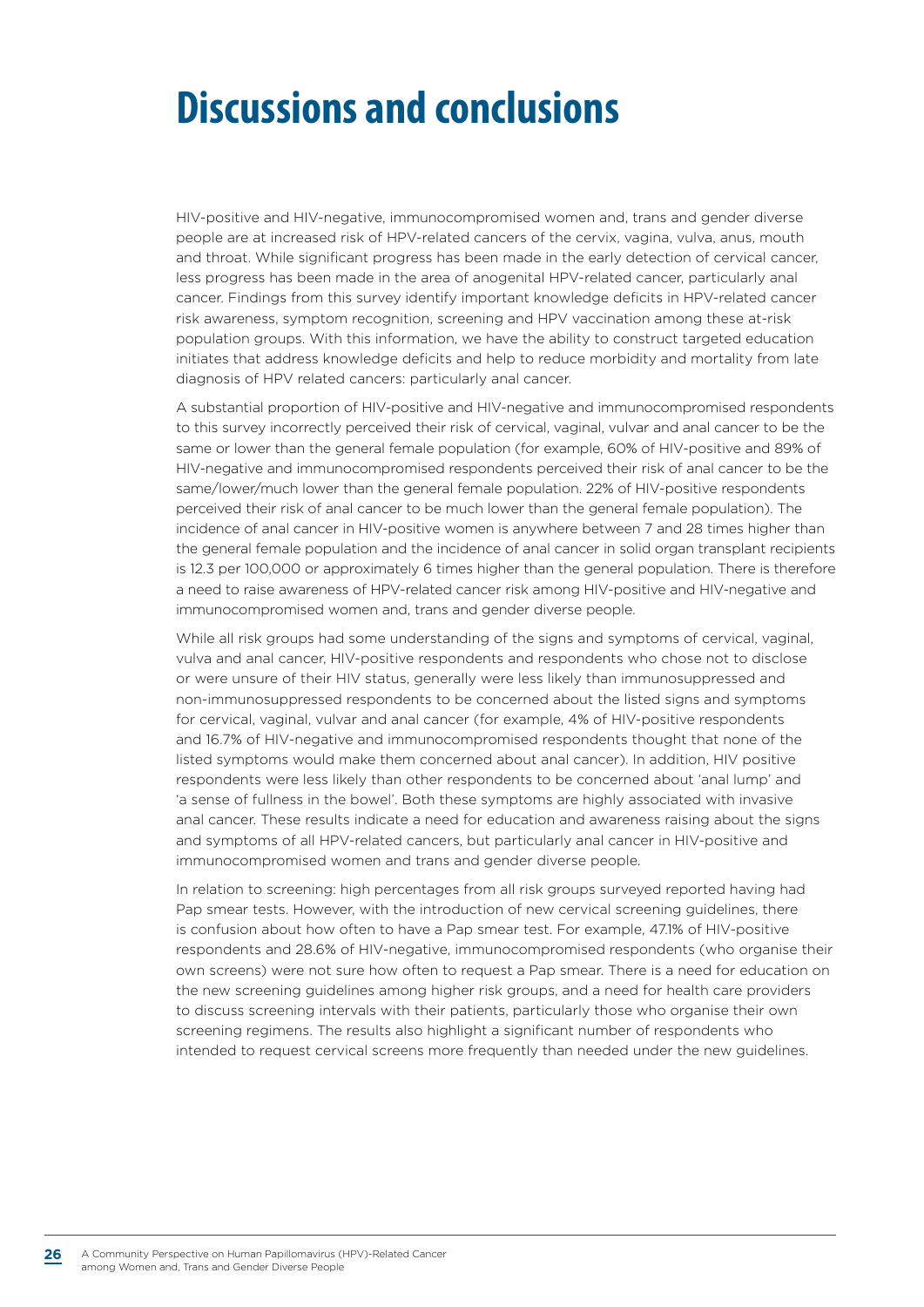HIV-positive and HIV-negative, immunocompromised women and, trans and gender diverse people are at increased risk of HPV-related cancers



While high percentages of respondents from all risk groups had regular screening for cervical cancer, the opposite was true for anal cancer screening. Very high proportions from all risk groups had never been screened for anal cancer (for example, 92% of HIV-positive respondents and 89% of HIV-negative and immunocompromised respondents had never had an anal cancer examination). Those who reported having been screened for anal cancer, reported having either a DARE or HRA. There was some confusion however between what constituted an anal cancer examination. For example, some respondents thought a colonoscopy, gastroscopy or endoscopy constituted an anal cancer examination. These results indicate the need for education and awareness raising initiatives to increase rates of anal cancer screening in at risk groups and to differentiate between anal cancer screening procedures (DARE and HRA) and other gastrointestinal examinations.

Doctor/patient communication on HPV-related cancer is vital in raising awareness of HPVrelated cancer symptoms, screening for HPV-related cancers and preventing infection with high risk HPV via vaccination. While nearly all respondents had talked with their doctor about HPV and cervical cancer, very few had discussed cancer of the vulva or vagina with their doctor, and none had discussed anal cancer. HIV-negative and immunocompromised respondents and respondents who either were unwilling to disclose their HIV status or did not know their HIV status, were also more likely to be uncomfortable or very uncomfortable talking about HPV-related cancers with their doctor. These results indicate the need for clinicians caring for HIV-positive and immunocompromised women and trans and gender diverse people to initiate discussion with their patients about regular screening for cancer of the vulvar, vagina and anus, and to undertake anogenital examination. Furthermore, 27 respondents reported trying to talk with their doctor about HPV-related cancers or abnormal symptoms and getting an unsatisfactory response. The most frequently reported response was 'the doctor dismissed their concerns and did not take them seriously, or they downplayed the risk and did not offer a test or screening'. These findings point to the need for clinicians to be more proactive and responsive regarding HPV-related cancer among these population groups and to discuss the risks, symptoms and need for screening with their patients.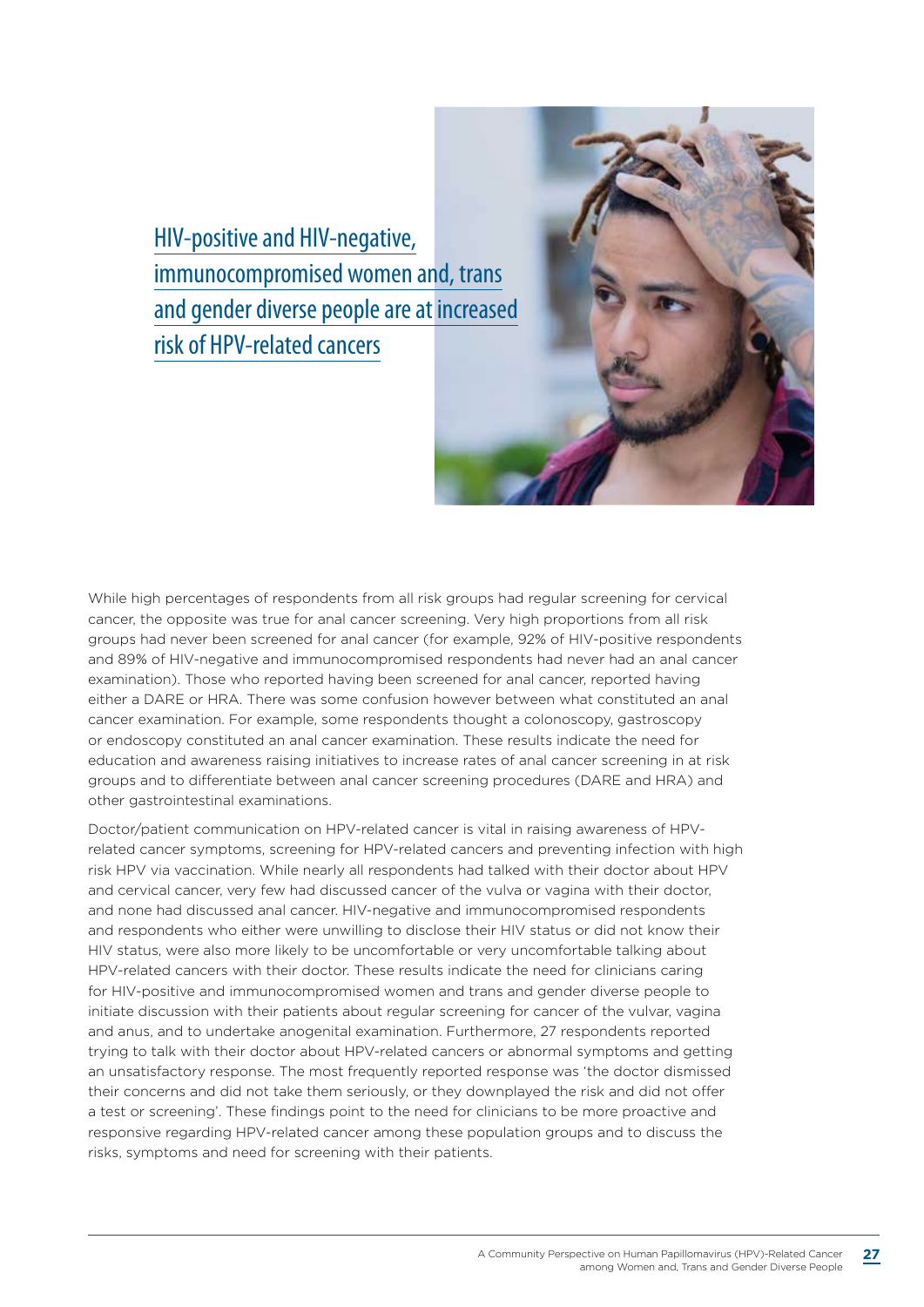Rates of HPV vaccination were also concerning. HPV vaccines have been shown to be highly effective in preventing infection and reinfection with a range of HPV genotypes, including high risk HPV genotypes. While rates of HPV vaccine awareness were generally high in all risk groups surveyed, particularly HIV-negative and immunocompromised respondents, rates of discussion with doctors about HPV-vaccination were generally low (less than 38%). HIV-positive respondents were less likely to have discussed HPV vaccination. They were also less likely to be aware of HPV vaccination along with HIV/immune status unknown/undisclosed respondents. Rates of HPV vaccination amongst all groups surveyed were very low. For example, only 5.6% of HIV-positive respondents and 17.7% of HIV-negative and immunocompromised respondents had received Gardasil Quadrivalent or Gardasil 9 valent. Rates of HPV vaccination were higher in HIV-negative non-immunocompromised respondents (30.4%). We also noted of those who had not been vaccinated, a half of total respondents and one third of HIV-positive respondents were under 44 years. 10% were under 25 years. These findings identify a need to raise awareness of the benefits of HPV vaccination in all risk group, but particularly among younger women and, trans and gender diverse people.



Doctor/patient communication on HPV-related cancer is vital in raising awareness of HPV-related cancer symptoms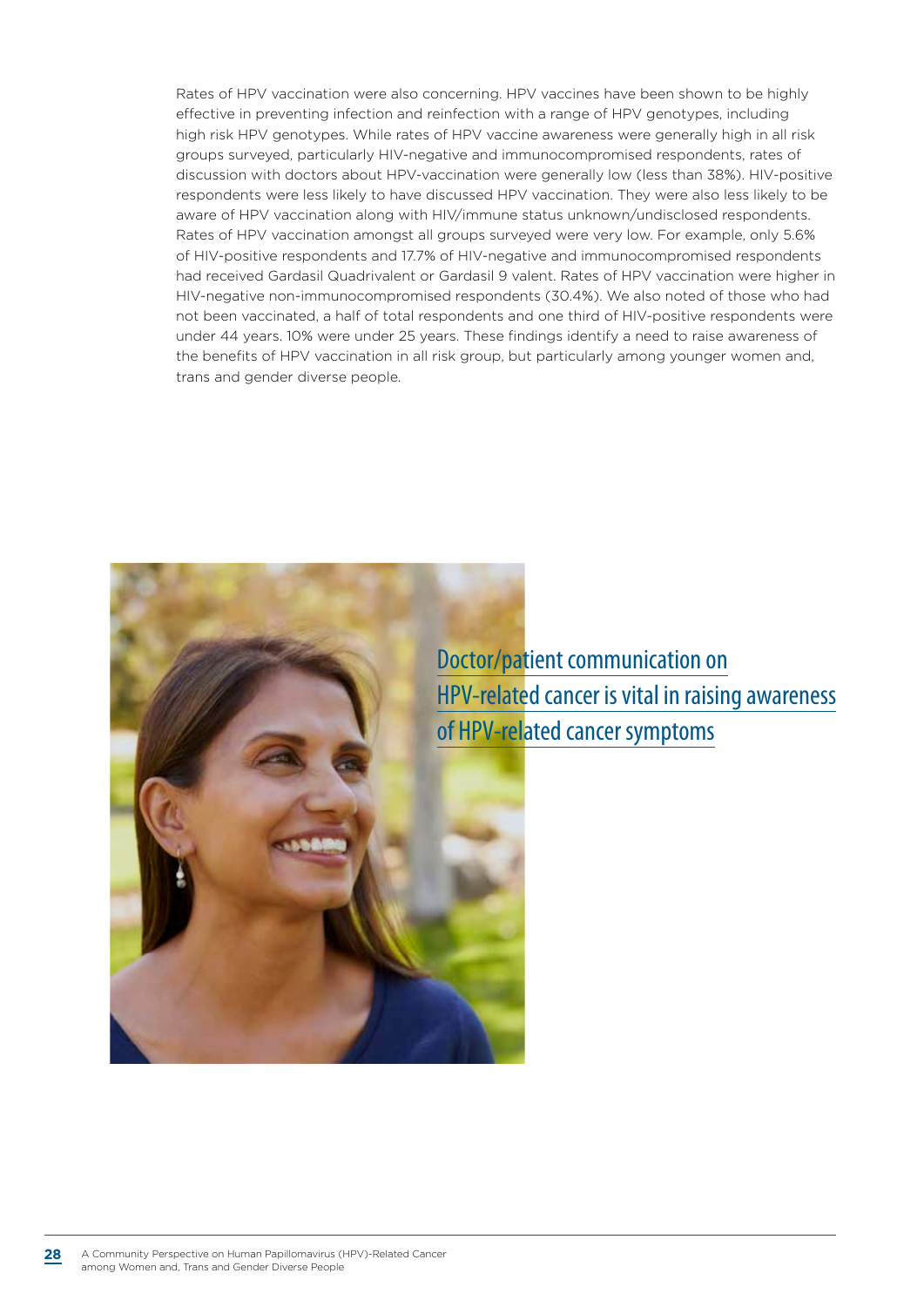### **Limitations**

While the survey results have given Positive Life NSW and Femfatales a better understanding of knowledge and practice deficits and the need for education and advocacy for women and, trans and gender diverse people living with HIV and those who are immunocompromised: the study does have limitations. Cross-sectional, self-reported surveys can be susceptible to bias due to low response rates and recall bias.

While the survey was open for approximately 2 months, we were only able to engage with 51 HIV-positive women and, trans and gender diverse people. This is a relatively low sample size and may not be representative of the targeted Australian population groups (3,349 women were living with HIV in Australia in 2017).<sup>23</sup> Unfortunately, data on Australian trans and gender diverse people is inadequately captured within the national HIV surveillance data.

The survey respondent sample is also not representative of the cultural and linguistic diversity of women and, trans and gender diverse people living with HIV. While the survey was disseminated to HIV community organisations (both National: Femfatales and NAPWHA, and state and territory PLHIV organisations: New South Wales, Queensland, Victoria and South Australia), dissemination was primarily through membership networks where contact with women and, trans and gender diverse people from cultural and linguistically diverse backgrounds is limited. We also failed to get broad support from mainstream clinical networks where access to a more representative sample may have been achieved. In addition, the survey was not available in any language other than English.

The respondent sample under-represents participants aged 18–24 years and 65 years and over and over-represents participants in the middle age-brackets (25–34 years, 35–44 years, 45–54 years and 55–64 years). The sample also over-represents women and, trans and gender diverse people living with HIV in Victoria and South Australia, and under represents women and, trans and gender diverse people living with HIV in Queensland. Aboriginal and/or Torres Strait Islander respondents are over-represented, comparative to the general female Australian population. The sample also over-represents participants who identity as bisexual, queer, lesbian, gay or homosexual, comparative to the general Australian population. We also acknowledge that trans and gender diverse people living with HIV who do not identify as women may be underrepresented due to the survey design and promotion strategy. As the survey was primarily promoted online, this may have excluded certain people with low computer literacy skills or people who do not have internet access and may not have had a clinical appointment scheduled within the 2-month time frame when access to a paper copy of the survey was available.

The survey concentrated on anogenital HPV-related cancers and did not investigate awareness and screening for oropharyngeal cancer. This decision was made to limit the length of the survey and the time taken by respondents.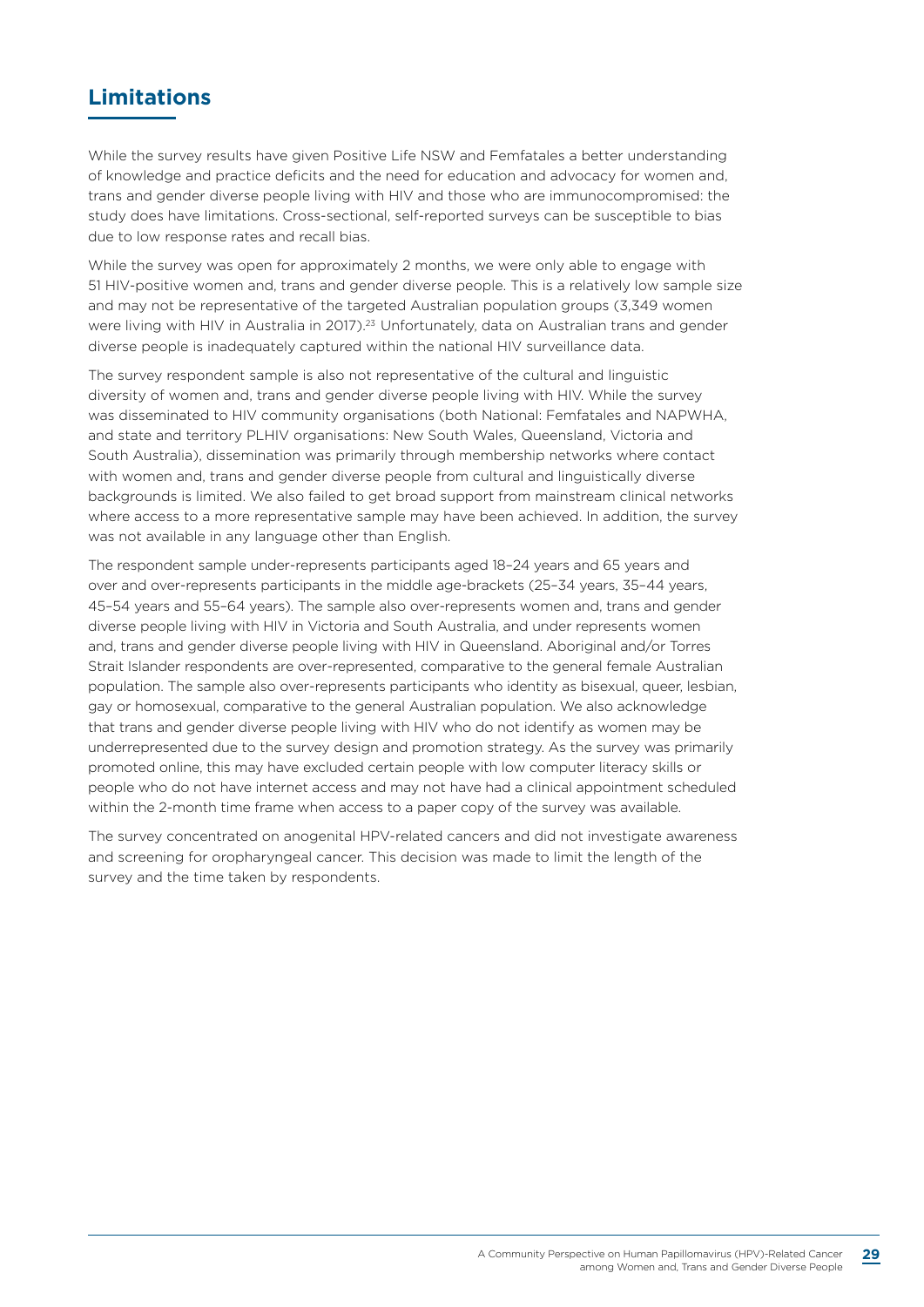### **Implications and significance**

The results of this survey have identified 7 key areas that warrant action:

- 1. Raising awareness of HPV-related cancer risk and symptoms (cervical, vaginal, vulvar, and anal) among women and, trans and gender diverse people living with HIV, and immunocompromised women and, trans and gender diverse people;
- 2. Increasing screening for anogenital HPV-related cancers and particularly anal cancer among women and, trans and gender diverse people living with HIV, and immunocompromised women and, trans and gender diverse people;
- 3. Increasing vaccination rates among HIV-positive and immunocompromised women and, trans and gender diverse people;
- 4. Increasing awareness of the new National Cervical Screening Guidelines;
- 5. Increasing clinician awareness of the need for entire lower anogenital tract examinations among women and, trans and gender diverse people living with HIV, and immunocompromised women and, trans and gender diverse people;
- 6. Increasing clinician-initiated discussion of HPV-related cancers; among women and, trans and gender diverse people living with HIV, and immunocompromised women and, trans and gender diverse people; and
- 7. Increasing awareness of HPV-related cancers in the general public and sexual health for women (cis and trans), trans men and gender diverse people.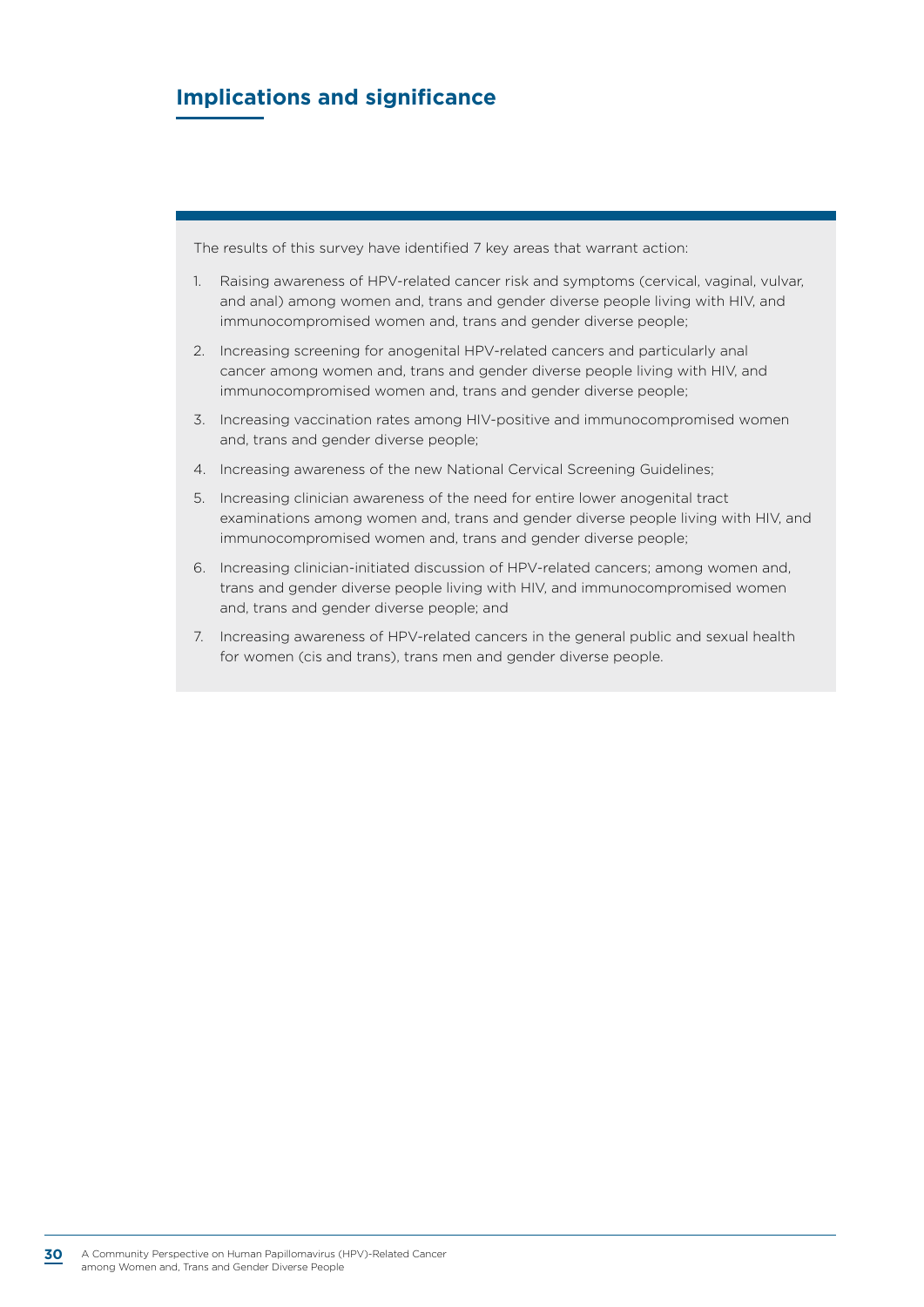# **References**

- 1. Cancer Council Australia, *What is HPV?*, 16 May 2017, Cancer Council Australia, <https://www.cancer.org. au/about-cancer/types-of-cancer/hpv.html>.
- 2. Cancer Council Australia, above n 1.
- 3. Scott Dryden-Peterson et al, 'HIV infection and survival among women with cervical cancer', 2016, 34(31), J Clin Oncol, 3749-3757; Rahel G Ghebre et al, 'Cervical cancer control in HIV-infected women: Past, present and future', 2017, 21, *Gynecologic oncology reports*, 101-108.
- 4. Pragna Patel et al, 'Incidence of Types of Cancer among HIV-Infected Persons Compared with the General Population in the United States, 1992–2003', 2008, 148(10), *Annals of Internal Medicine*, 728-736; Alex Ferenczy, 'Human papillomavirus and HIV coinfection and the risk of neoplasias of the lower genital tract: a review of recent developments', 2003, 169(5), Canadian Medical Association Journal, 431-434.
- 5. Nancy A Hessol et al, 'Anal intraepithelial neoplasia in a multisite study of HIV-infected and high-risk HIVuninfected women', 2009, 23(1), *AIDS (London, England)*, 59-70; Alex Ferenczy, above n 4; Morten Frisch, 'Human papillomavirus-associated cancers in patients with human immunodeficiency virus infection and acquired immunodeficiency syndrome', 2000, 92(18), Journal of the National Cancer Institute, 1500-1510; L Dal Maso et al, 'Risk of cancer in persons with AIDS in Italy', 2003, 89, British Journal of Cancer, 94-100.
- 6. Joel M Palefsky et al, 'Prevalence and Risk Factors for Anal Human Papillomavirus Infection in Human Immunodeficiency Virus (HIV)—Positive and High-Risk HIV-Negative Women', 2001, 183(3), *The Journal of Infectious Diseases*, 383-391.
- 7. Steve Simpson et al, 'Front-to-back & dabbing wiping behaviour post-toilet associated with anal neoplasia & HR-HPV carriage in women with previous HPV-mediated gynaecological neoplasia', 2016, 42, *Cancer epidemiology*, 124-132.
- 8. Sarah M Peitzmeier et al, 'Pap test use is lower among female-to-male patients than non-transgender women', 2014, 47(6), American journal of preventive medicine, 808-812.
- 9. Gwendolyn P Quinn et al, 'Cancer and lesbian, gay, bisexual, transgender/transsexual, and queer/ questioning (LGBTQ) populations', 2015, 65(5), CA: a cancer journal for clinicians, 384-400; S Anderson et al, 'Addressing health inequalities in Victorian lesbian, gay, bisexual and transgender communities', 2001, 11(1), Health Promotion Journal of Australia: Official Journal of Australian Association of Health Promotion Professionals, 32-38.
- 10. Cancer Council Australia, above n 1.
- 11. National Cancer Control Indicators, HPV vaccination uptake. 2017, National Cancer Control Indicators, <https://ncci.canceraustralia.gov.au/prevention/hpv-vaccination-uptake/hpv-vaccination-uptake>; Sharon J Kessels et al, 'Factors associated with HPV vaccine uptake in teenage girls: a systematic review', 2012, 30(24), Vaccine, 3546-3556.
- 12. S M Garland, HPV vaccination of immunocompromised hosts, 2017, 4, Papillomavirus Research, 35-38; Australian Technical Advisory Group on Immunisation (ATAGI), *Australian Immunisation Handbook*, 21 December 2017, Australian Government Department of Health, <https://immunisationhandbook.health.gov.au/>.
- 13. Australian Technical Advisory Group on Immunisation, *Public consultation on changes to the recommended use of human papillomavirus (HPV) vaccines*, October 2017, Australian Government Department of Health, <https://beta.health.gov.au/file/5216/download?token=N\_JjpS7J>.
- 14. Rahel G Ghebre, Above n 3; T R Read et al, 'Size of anal squamous cell carcinomas at diagnosis: a retrospective case series', 2013, 24(11), *International journal of STD & AIDS*, 879-882.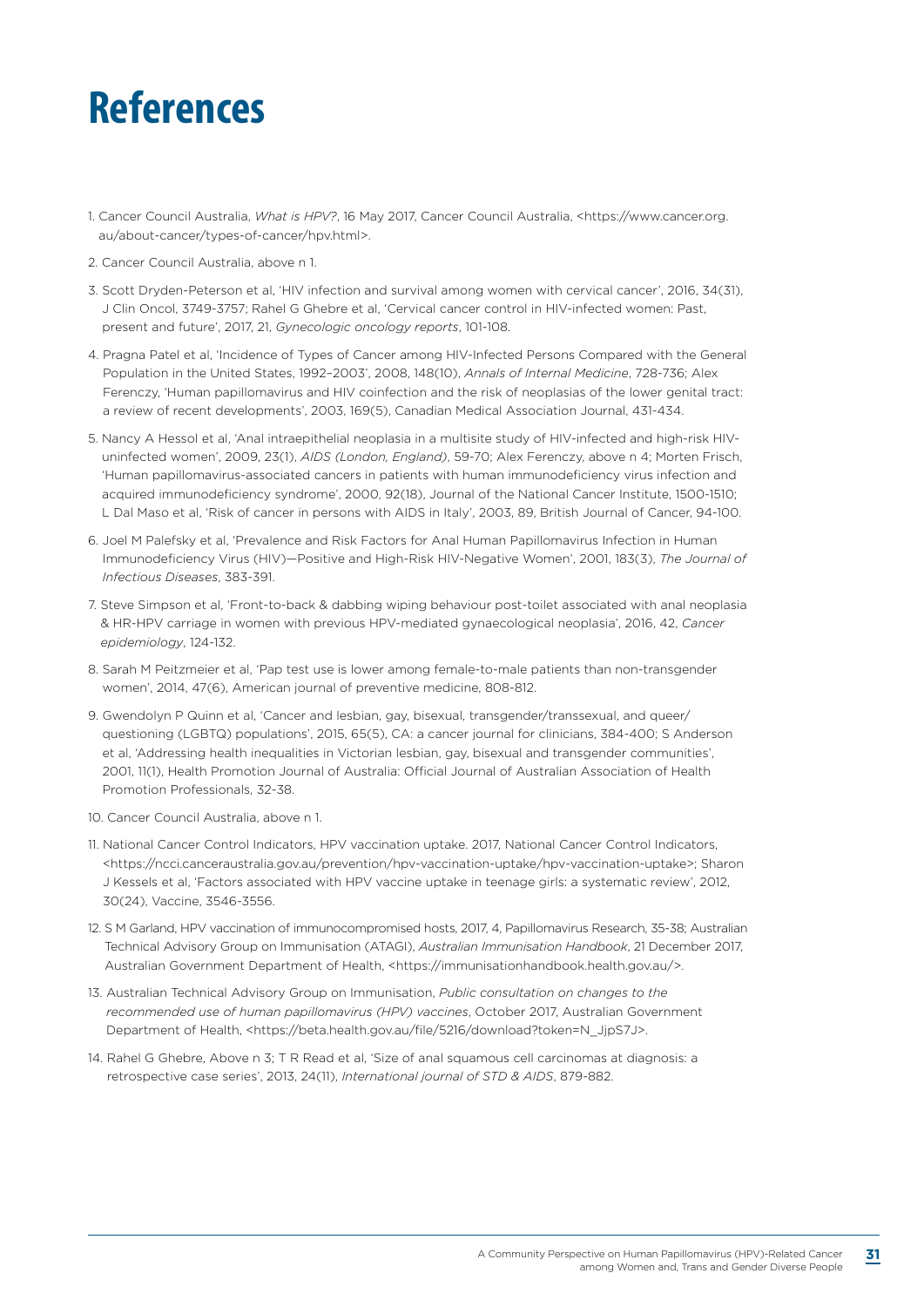- 15. T R Read, above n 14.
- 16. Australian Institute of Health and Welfare, *Cancer data in Australia*, 16 January 2018, Australian Government, <https://www.aihw.gov.au/reports/cancer/cancer-data-in-australia/contents/summary>.
- 17. Matthew J Soeberg et al, 'Trends in incidence and survival for anal cancer in New South Wales, Australia, 1972–2009', 2015, 39(6), *Cancer epidemiology*, 842-847.
- 181. Alison Brand, 16. Screening in immune-deficient women, 1 June 2018, Cancer Council Australia < https://wiki.cancer.org.au/australiawiki/index.php?oldid=157323>.
- 19. Rachel Thorpe et al, 'HIV Futures 8: Women Living with HIV in Australia' (Report, Australian Research Centre in Sex, Health and Society, 2016) 1-6.
- 20. Australian Bureau of Statistics, *Estimates of Aboriginal and Torres Strait Islander Australians*, June 2016, 14 January 2019, Australian Bureau of Statistics, <http://www.abs.gov.au/ausstats/abs@.nsf/ mf/3238.0.55.001>.
- 21. Jennifer Power et al, 'HIV Futures 8: Health and wellbeing of People Living with HIV' (Report, Australian Research Centre in Sex, Health and Society, 2016) 1-6.
- 22. Cancer Council Australia, *Cervical Cancer*, 14 January 2019, Cancer Council Australia, < https://www.cancer.org.au/about-cancer/types-of-cancer/cervical-cancer.html>.
- 23. Kirby Institute, 'HIV in Australia: annual surveillance short report 2018' (Report, The Kirby Institute: UNSW, 2018) 41.